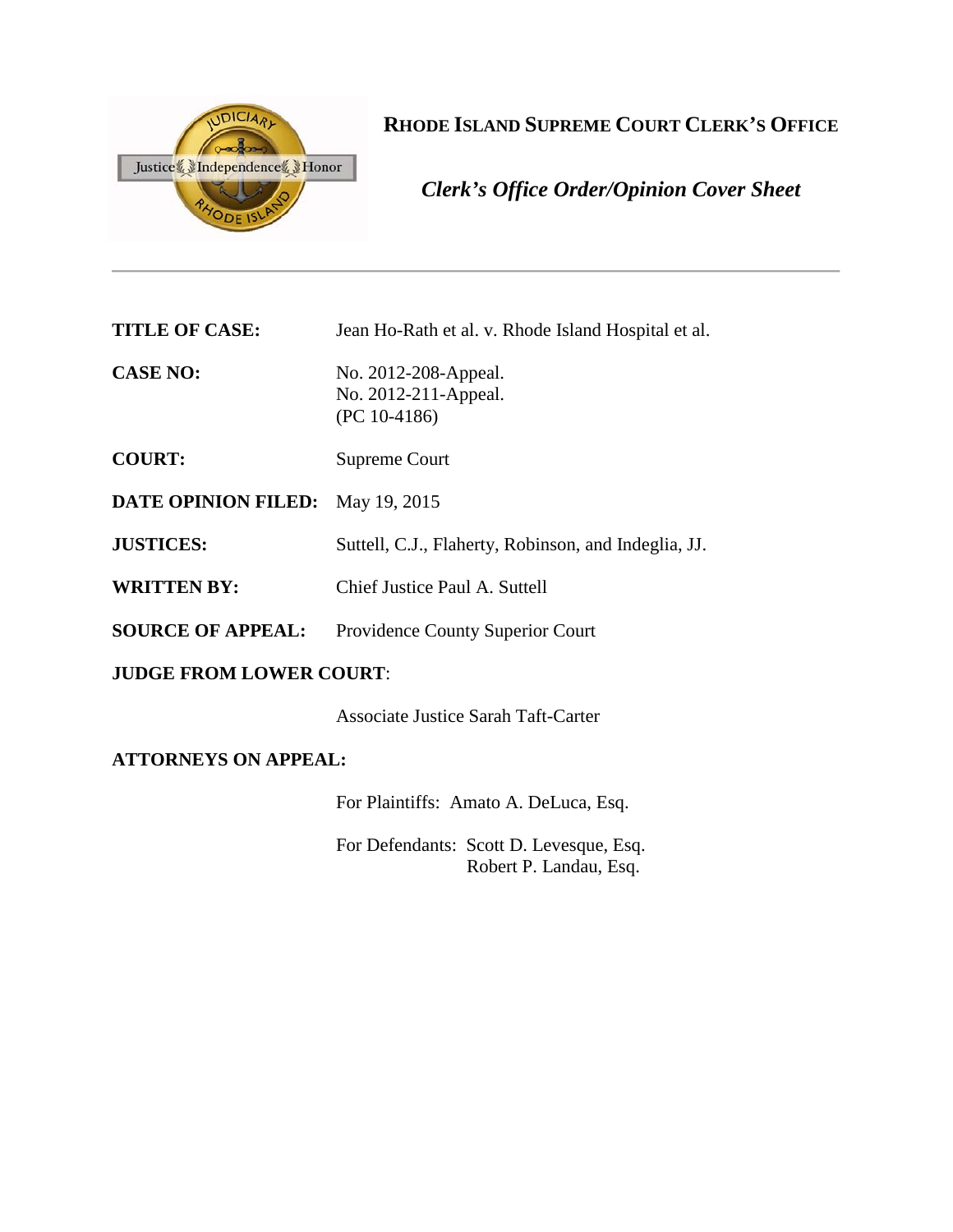# **Supreme Court**

No. 2012-208-Appeal. No. 2012-211-Appeal. (PC 10-4186) (Dissent begins on page 20)

Jean Ho-Rath et al. :  $\mathbf{v}$ .  $\qquad \qquad$  :

Rhode Island Hospital et al. :

NOTICE: This opinion is subject to formal revision before publication in the Rhode Island Reporter. Readers are requested to notify the Opinion Analyst, Supreme Court of Rhode Island, 250 Benefit Street, Providence, Rhode Island 02903, at Telephone 222- 3258 of any typographical or other formal errors in order that corrections may be made before the opinion is published.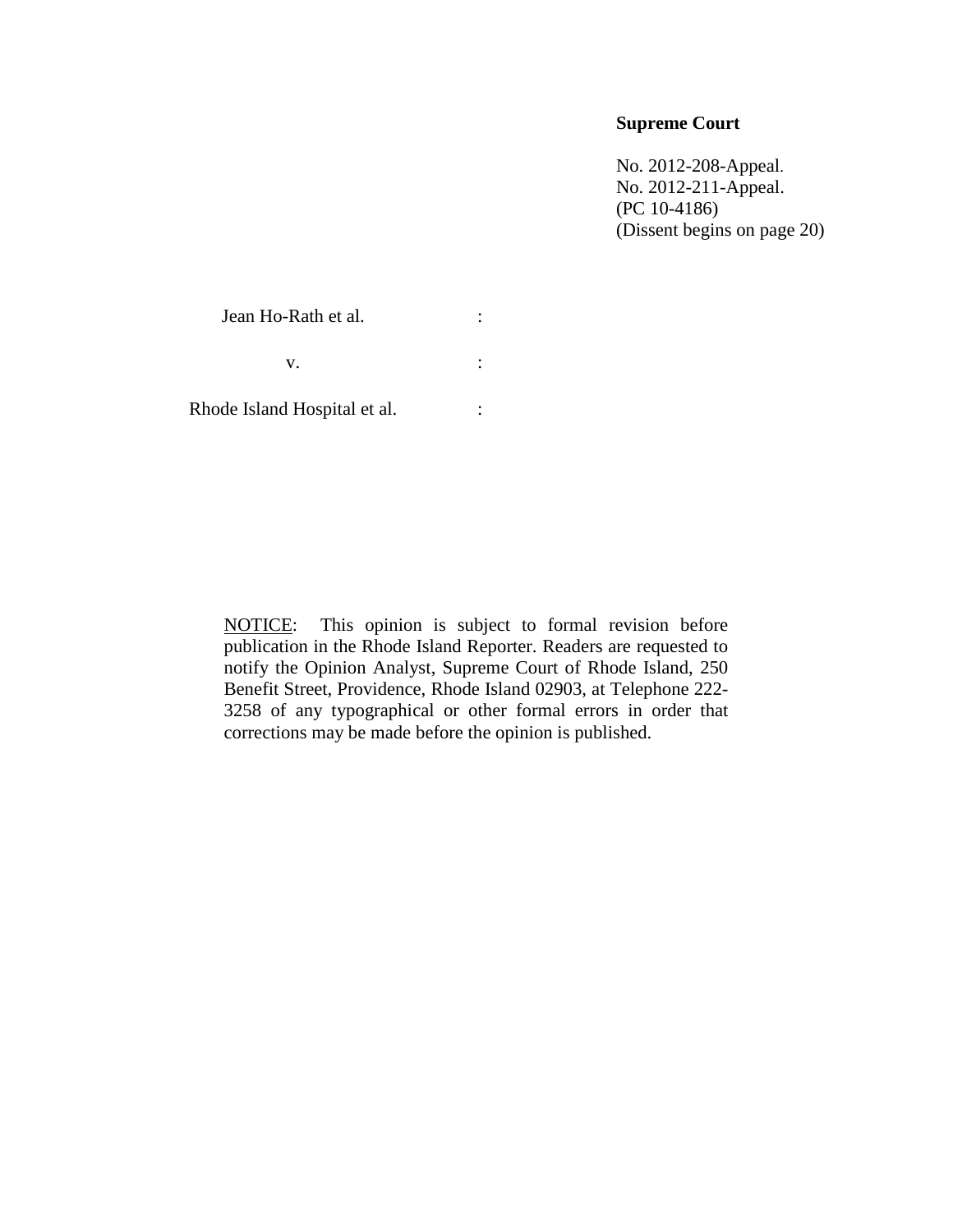### **Supreme Court**

No. 2012-208-Appeal. No. 2012-211-Appeal. (PC 10-4186) (Dissent begins on page 20)

Jean Ho-Rath et al. :  $\mathbf{v}$ .  $\qquad \qquad$  :

Rhode Island Hospital et al.  $\cdot$ 

Present: Suttell, C.J., Flaherty, Robinson, and Indeglia, JJ.

## **O P I N I O N**

**Chief Justice Suttell, for the Court.** This case requires us to answer two questions of first impression relating to G.L. [1](#page-2-0)956 § 9-1-14.1(1),<sup>1</sup> which contains the statute of limitations for the medical malpractice claims of minors. The plaintiffs, Jean and Bunsan Ho-Rath, initiated a medical malpractice suit in 2010, twelve years after their daughter, Yendee, was born with a genetic disorder. The plaintiffs brought suit on behalf of Yendee against numerous medical organizations and professionals, alleging negligence in the diagnosis and treatment relating to Yendee's genetic disorder. The plaintiffs also asserted their own claims for loss of consortium.

Certain defendants filed motions to dismiss, on the basis that plaintiffs' claims were untimely pursuant to the applicable statute of limitations. The Superior Court granted

<span id="page-2-0"></span><sup>&</sup>lt;sup>1</sup> General Laws 1956 § 9-1-14.1 provides in pertinent part as follows:

<sup>&</sup>quot;Notwithstanding the provisions of §§ 9-1-13 and 9-1-14, an action for medical \* \* \* malpractice shall be commenced within three (3) years from the time of the occurrence of the incident which gave rise to the action; provided, however, that:

<sup>&</sup>quot;(1) One who is under disability by reason of age  $**$  and on whose behalf no action is brought within the period of three (3) years from the time of the occurrence of the incident, shall bring the action within three (3) years from the removal of the disability."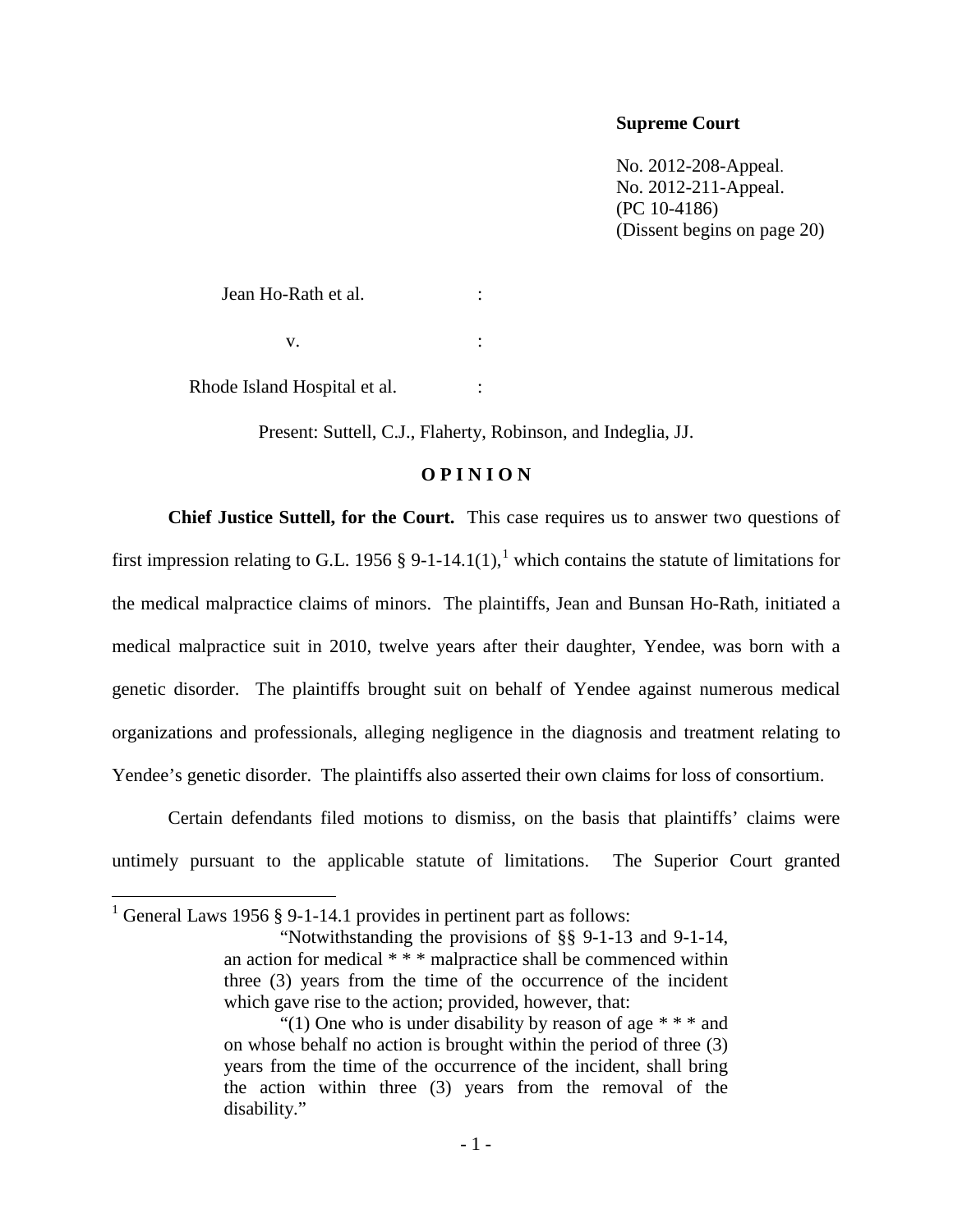defendants' motions to dismiss, finding that all of plaintiffs' claims were barred by the statute of limitations set forth in § 9-1-14.1 because they were filed more than three years after the incident that gave rise to the cause of action. In light of Yendee's status as a minor, the hearing justice found that the tolling provision in § 9-1-14.1(1) would allow Yendee to file suit in the future on her own behalf upon reaching the age of majority. The hearing justice also concluded, however, that Yendee's parents would not be permitted to attach their loss-of-consortium claims to Yendee's future suit. For the reasons set forth in this opinion, we affirm the judgment of the Superior Court granting defendants' motions to dismiss. As explained below, however, we disagree with the hearing justice's conclusion regarding the future loss-of-consortium claims of Yendee's parents.

#### **I**

#### **Facts and Procedural History**

This Court is familiar with the facts of this case, as pleaded in plaintiffs' amended complaint, from our recent decision, Ho-Rath v. Rhode Island Hospital, 89 A.3d 806 (R.I. 2014) (Ho-Rath I). Jean and Bunsan Ho-Rath are the parents of Yendee Ho-Rath, who was born on January 9, 1998. Yendee was born with alpha thalassemia, a genetic blood disorder. On July 16, 2010, when Yendee was twelve years old, Jean and Bunsan filed suit, per proxima amica Yendee, against numerous parties, including Rhode Island Hospital, Miriam Hospital, Women & Infants' Hospital of Rhode Island, and various associated medical professionals. The plaintiffs alleged negligence, lack of informed consent, corporate liability, and vicarious liability for injuries sustained by Yendee in connection with her genetic disorder. Jean and Bunsan also asserted individual claims against each of the defendants for the loss of consortium of Yendee. The plaintiffs alleged that, although genetic testing for thalassemia was conducted on Jean,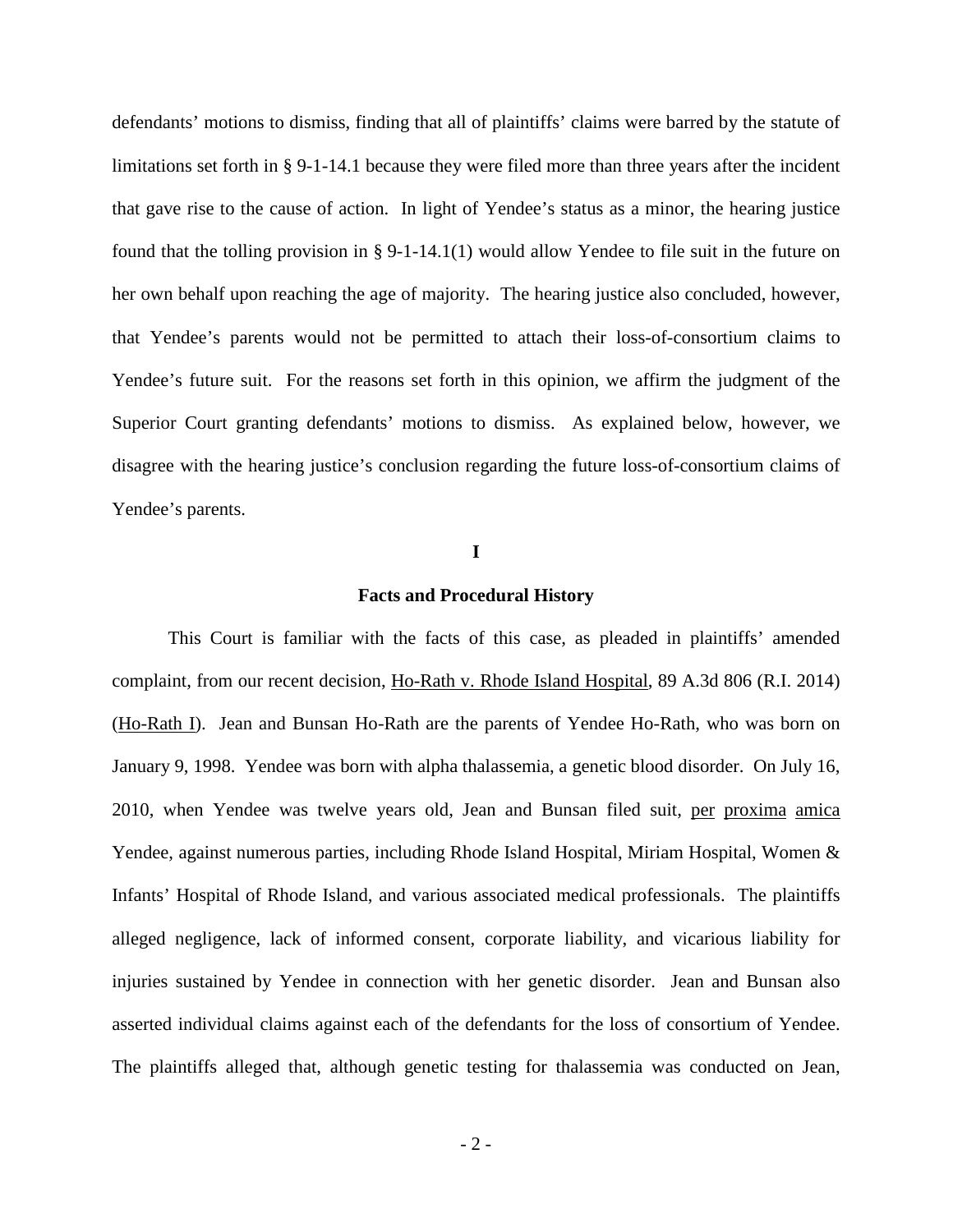Bunsan, and Yendee's older brother as early as 1993, defendants had failed to correctly test, diagnose, and treat plaintiffs, resulting in Yendee being born with a debilitating genetic disorder. The plaintiffs filed an amended complaint on September 17, 2010, in which they added additional defendants, including Corning Incorporated (Corning) and Quest Diagnostics, LLC (Quest).

On February 8, 2011, Rhode Island Hospital, Miriam Hospital, and four associated medical professionals<sup>[2](#page-4-0)</sup> (collectively, RIH defendants) moved pursuant to Rule  $12(b)(6)$  of the Superior Court Rules of Civil Procedure to dismiss Jean's and Bunsan's individual claims, on the ground that these claims were untimely according to the applicable statute of limitations set forth in § 9-1-14.1. On February 28, 2011, Women & Infants' Hospital of Rhode Island and three associated medical professionals<sup>[3](#page-4-1)</sup> (collectively, W&I defendants) moved to dismiss plaintiffs' individual claims as well as those brought on behalf of Yendee, also on the ground that these claims were barred by § 9-1-14.1. Quest and Corning also filed motions to dismiss plaintiffs' claims, supported by the same reasoning.

The various motions to dismiss were heard together on June 27, 2011. The plaintiffs argued that, pursuant to  $\S 9$ -1-14.1(1), Yendee's claims could be brought at any time until three years after she reached the age of majority. The plaintiffs further argued that their individual loss-of-consortium claims were derivative of Yendee's claims and that, therefore, they too were tolled pursuant to § 9-1-14.1(1). Regarding Corning and Quest, plaintiffs argued that the applicable statute of limitations for these claims was set forth in § 9-1-19 rather than § 9-1-14.1.

<span id="page-4-0"></span><sup>2</sup> These medical professionals are: Lewis Glasser, M.D., William Ferguson, M.D., Fred Schiffman, M.D., and B.E. Barker, Ph.D.

<span id="page-4-1"></span> $3$  These medical professionals are: Calvin E. Oyer, M.D., Jami Star, M.D., and Marsha Sverdup, M.S. f/k/a Marsha Pagnotto, M.S.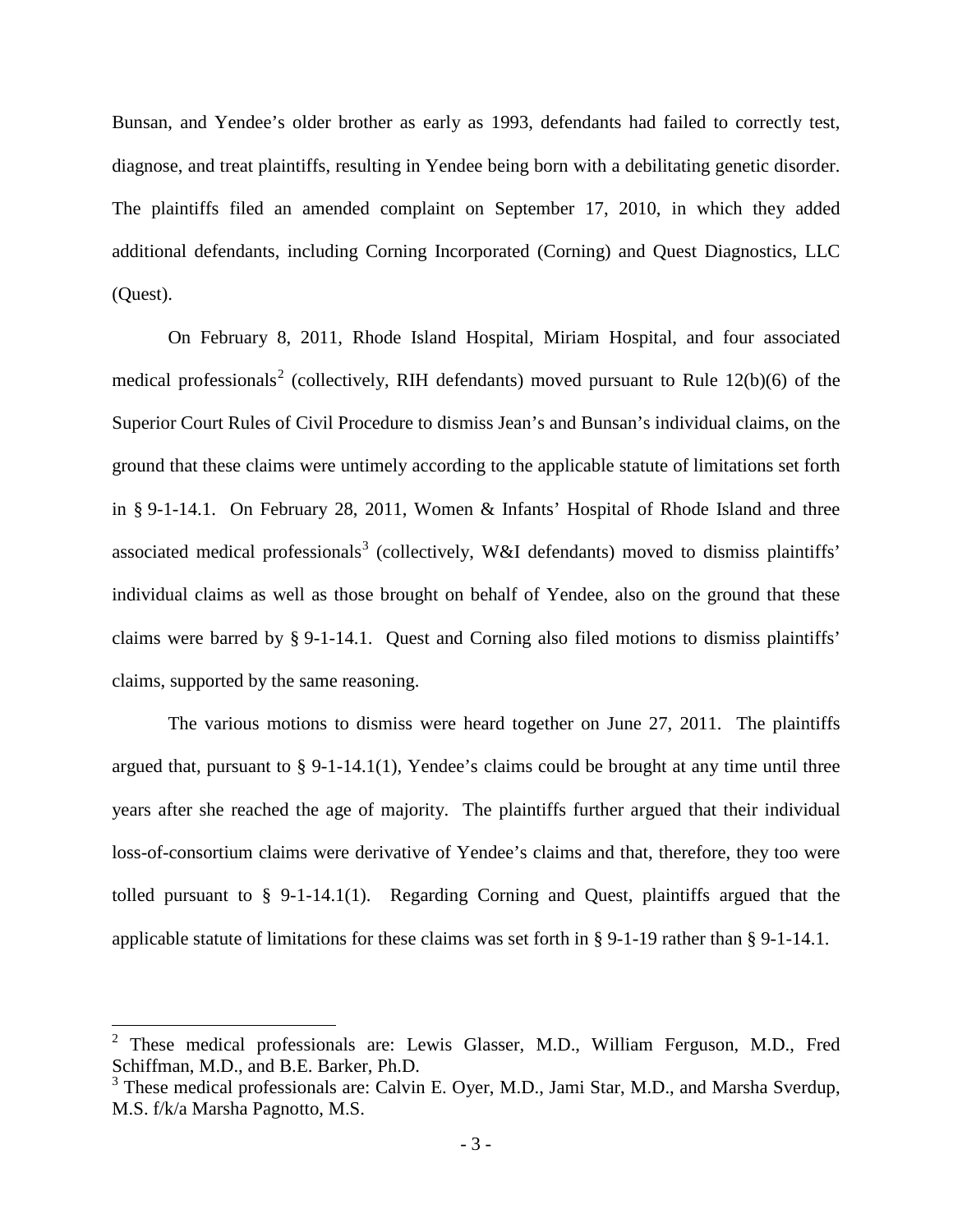On July 7, 2011, the hearing justice issued a bench decision granting the motions to dismiss. The hearing justice first found that all of plaintiffs' claims sounded in medical malpractice and were thus subject to the applicable statute of limitations for medical malpractice claims set forth in § 9-1-14.1. The hearing justice determined that § 9-1-14.1(1) affords two options regarding the medical malpractice claims of injured minors. First, "an action may be commenced on behalf of the minor's interest by next of friend within three years of the injury or reasonable discovery of the injury." Alternatively, "the injured minor may commence an action on his or her own behalf within three years after reaching the [age of] majority." The hearing justice found that, because plaintiffs had brought their claims more than three years after the most recent occurrence of alleged malpractice, these claims were time-barred by  $\S 9-1-14.1(1)$ . The hearing justice also found, however, that because no action had been commenced on behalf of Yendee within three years of the incident that gave rise to the claims, Yendee retained the right to file suit on her own behalf after reaching the age of majority.

Final judgments were subsequently entered in favor of the W&I defendants, the RIH defendants, Corning, and Quest. The plaintiffs filed a timely notice of appeal; the W&I defendants, Quest, and Corning filed notices of cross-appeal. The four appeals were consolidated, and the matter was assigned to this Court's show-cause calendar. We issued an opinion on May 2, 2014, vacating the judgments entered in favor of Corning and Quest and assigning the remaining claims to this Court's plenary calendar for full briefing and argument. See Ho-Rath I, 89 A.3d at 812.<sup>[4](#page-5-0)</sup> These remaining issues, concerning plaintiffs' direct

<span id="page-5-0"></span><sup>&</sup>lt;sup>4</sup> Regarding Corning and Quest, we held that the claims against these defendants sounded in ordinary negligence rather than medical malpractice and that, accordingly, the applicable statute of limitations was the one set forth in § 9-1-19 rather than in § 9-1-14.1. Ho-Rath v. Rhode Island Hospital, 89 A.3d 806, 812 (R.I. 2014) (Ho-Rath I).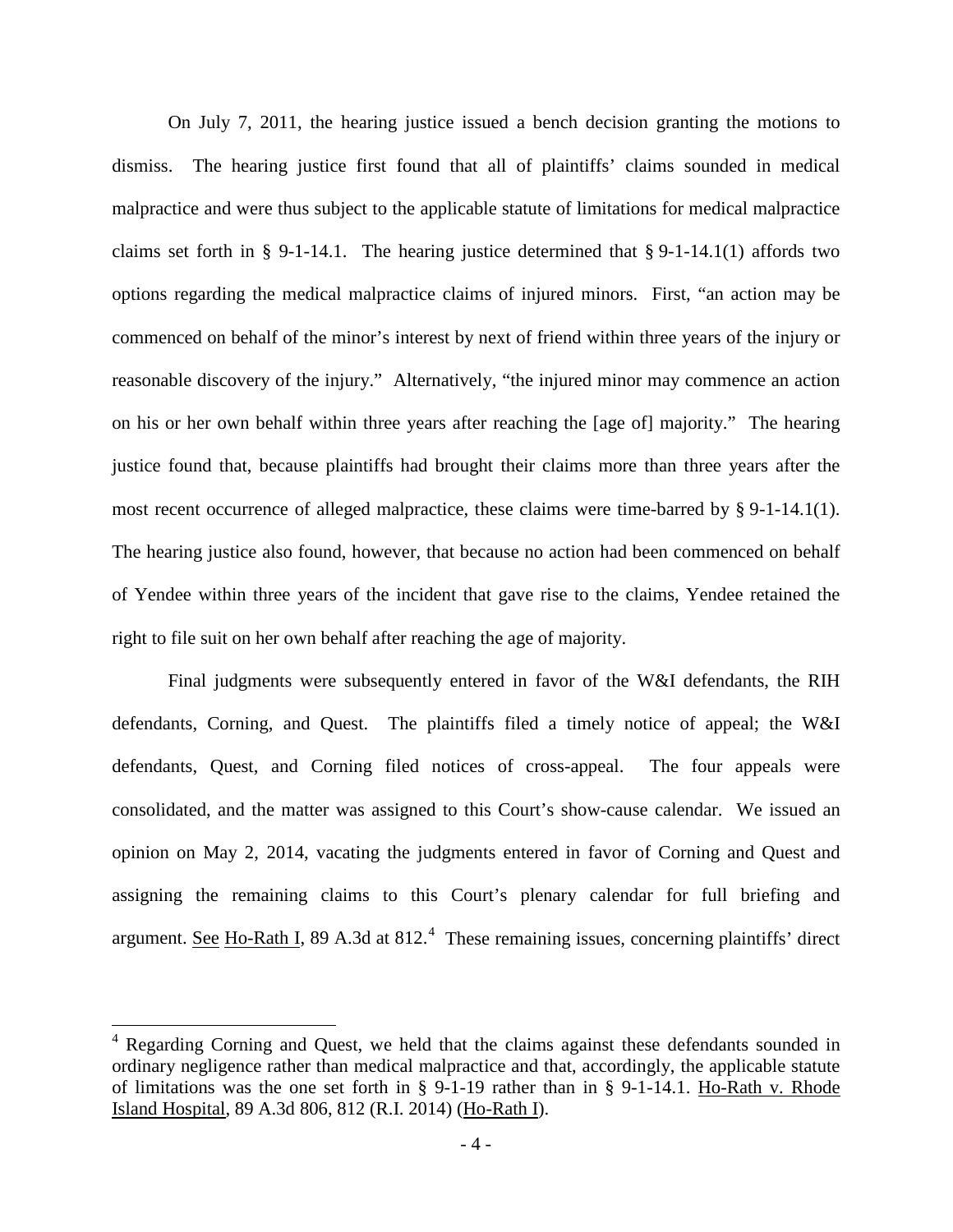and derivative claims against the W&I defendants and the RIH defendants, form the substance of the instant opinion.

### **II**

#### **Standard of Review**

"In reviewing the grant of a motion to dismiss pursuant to Rule  $12(b)(6)$ , this Court applies the same standard as the hearing justice." Woonsocket School Committee v. Chafee, 89 A.3d 778, 787 (R.I. 2014) (quoting Mendes v. Factor, 41 A.3d 994, 1000 (R.I. 2012)). "Because the sole function of a motion to dismiss is to test the sufficiency of the complaint, our review is confined to the four corners of that pleading." Id. (quoting Mendes, 41 A.3d at 1000). "We will 'assume[ ] the allegations contained in the complaint to be true and view[ ] the facts in the light most favorable to the plaintiffs." Id. (quoting Rhode Island Employment Security Alliance, Local 401, S.E.I.U., AFL–CIO v. State, Department of Employment and Training, 788 A.2d 465, 467 (R.I. 2002)). "A motion to dismiss is properly granted when it is clear beyond a reasonable doubt that the plaintiff would not be entitled to relief from the defendant under any set of facts that could be proven in support of the plaintiff's claim." Id. (quoting Mendes, 41 A.3d at 1000).

"The question of whether a statute of limitations has run against a plaintiff's claim is \* \* \* a question of law," which this Court reviews de novo. Balletta v. McHale, 823 A.2d 292, 294 (R.I. 2003) (quoting Hall v. Insurance Company of North America, 727 A.2d 667, 669-70 (R.I. 1999)). Additionally, "[t]his Court reviews questions of statutory construction and interpretation de novo." National Refrigeration, Inc. v. Capital Properties, Inc., 88 A.3d 1150, 1156 (R.I. 2014) (quoting Morel v. Napolitano, 64 A.3d 1176, 1179 (R.I. 2013)). It is well established that, "[w]hen the statutory language is clear and unambiguous, we give the words their plain and ordinary meaning." Id. (quoting Morel, 64 A.3d at 1179). "The plain meaning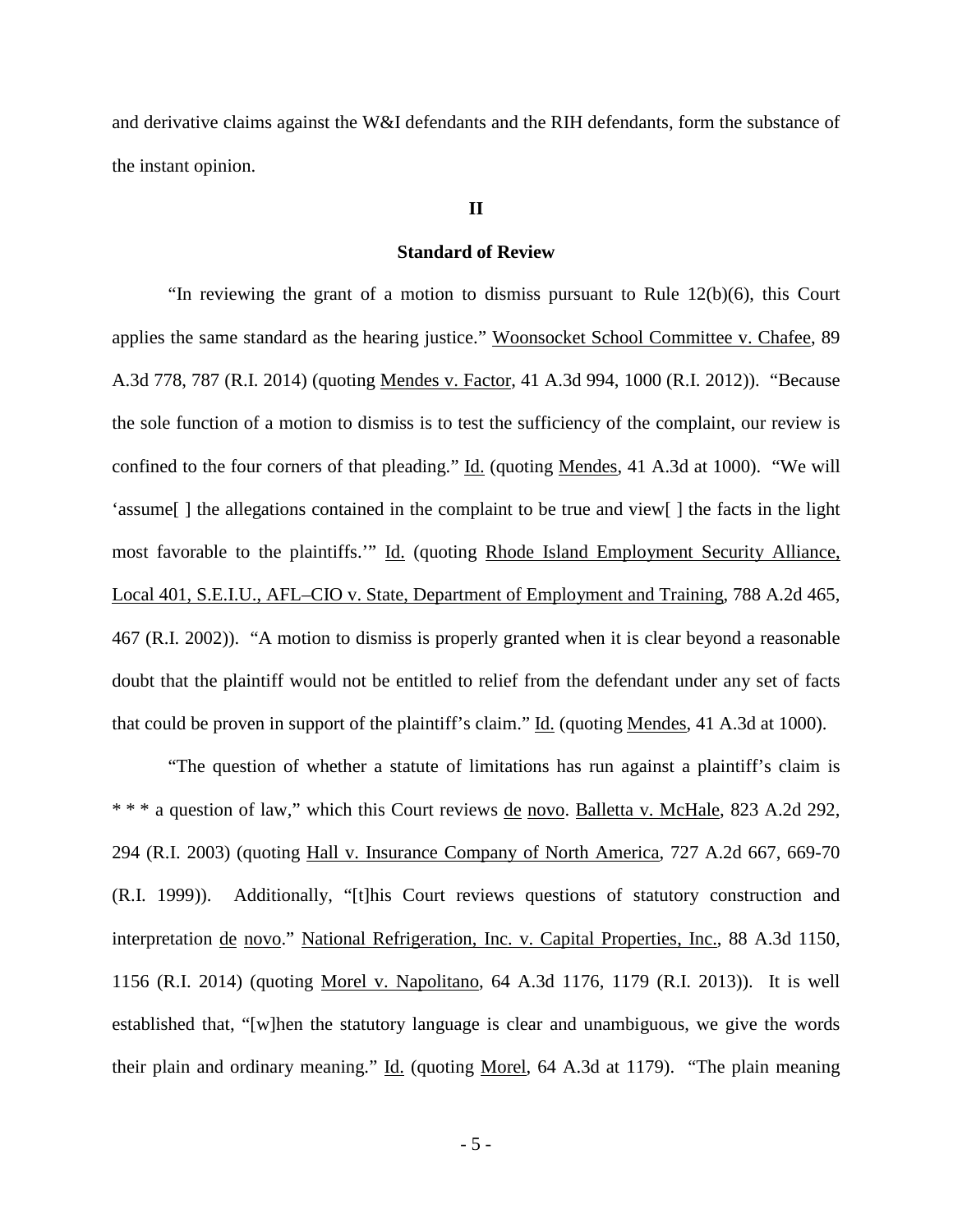approach, however, is not the equivalent of myopic literalism, and it is entirely proper for us to look to the sense and meaning fairly deducible from the context." Id. (quoting Peloquin v. Haven Health Center of Greenville, LLC, 61 A.3d 419, 425 (R.I. 2013)). We shall "consider the entire statute as a whole; individual sections must be considered in the context of the entire statutory scheme, not as if each section were independent of all other sections." Id. (quoting Peloquin, 61 A.3d at 425). Ultimately, our goal "is to give effect to the purpose of the act as intended by the Legislature." Mendes, 41 A.3d at 1002 (quoting Generation Realty, LLC v. Catanzaro, 21 A.3d 253, 259 (R.I. 2011)). "[U]nder no circumstances will this Court construe a statute to reach an absurd result." National Refrigeration, Inc., 88 A.3d at 1156 (quoting Peloquin, 61 A.3d at 425).

# **III**

### **Discussion**

In Ho-Rath I, we identified the two issues of first impression that are currently before this Court for decision:

> "[W]hether, in accordance with § 9-1-14.1(1), medical malpractice claims may be brought on a child's behalf at any time before the minor reaches the age of majority, and thereafter by the child within three years after attaining the age of majority, or—as the lower court ruled—medical malpractice claims must be brought on behalf of a minor within three years of the incident giving rise to the cause of action, or within three years after attaining the age of majority—but at no time in between. The second question presented \* \* \* is whether parents may bring their derivative claims at whatever time the minor's medical negligence claims are pursued, or whether—as the trial justice concluded—parents must file all derivative claims within three years of the incident giving rise to the cause of action, even if the child's claims are not brought until sometime thereafter." Ho-Rath I, 89 A.3d at 811.

We shall address each of these issues in turn.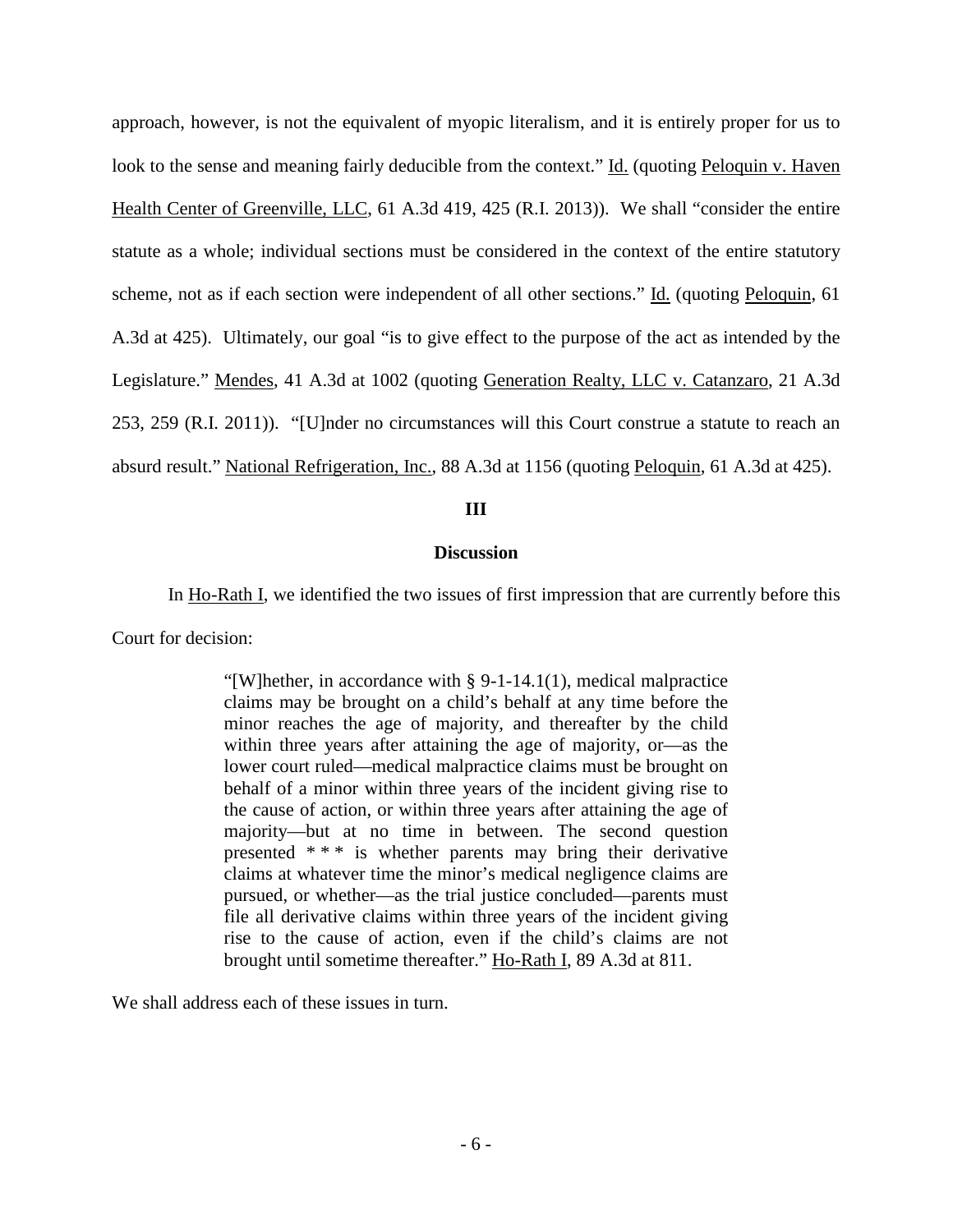#### **Medical Malpractice Claims Brought on Behalf of Minors**

Section 9-1-14.1, the statute at issue in this case, was enacted in 1976. See P.L. 1976, ch.

244, § 8. This statute provides the following with regard to the medical malpractice claims of minors:

> "[A]n action for medical \* \* \* malpractice shall be commenced within three (3) years from the time of the occurrence of the incident which gave rise to the action; provided, however, that:

> "(1) One who is under disability by reason of age  $**$  and on whose behalf no action is brought within the period of three (3) years from the time of the occurrence of the incident, shall bring the action within three (3) years from the removal of the disability." Section 9-1-14.1.

Also contained in chapter one of title nine of the General Laws is the general provision for the tolling of statutes of limitation for the personal injury claims of minors, which has been in existence, without significant change, for over one hundred years. See § 9-1-19; Bliven v. Wheeler, 23 R.I. 379, 380, 50 A. 644, 644 (1901). Section 9-1-19 provides in pertinent part: "If any person at the time any such cause of action shall accrue to him or her shall be under the age of eighteen (18) years,  $* * *$  the person may bring the cause of action, within the time limited under this chapter, after the impediment is removed." This Court has previously held that § 9-1- 19 "operates for the protection of the minor" and that "the tolling provision obtains until he or she attains the age of eighteen years." Rachal v. O'Neil, 925 A.2d 920, 924 (R.I. 2007). Thus, pursuant to § 9-1-19, a suit may be brought on behalf of a minor plaintiff in a personal injury action at any time until the minor reaches the age of majority, after which time the minor has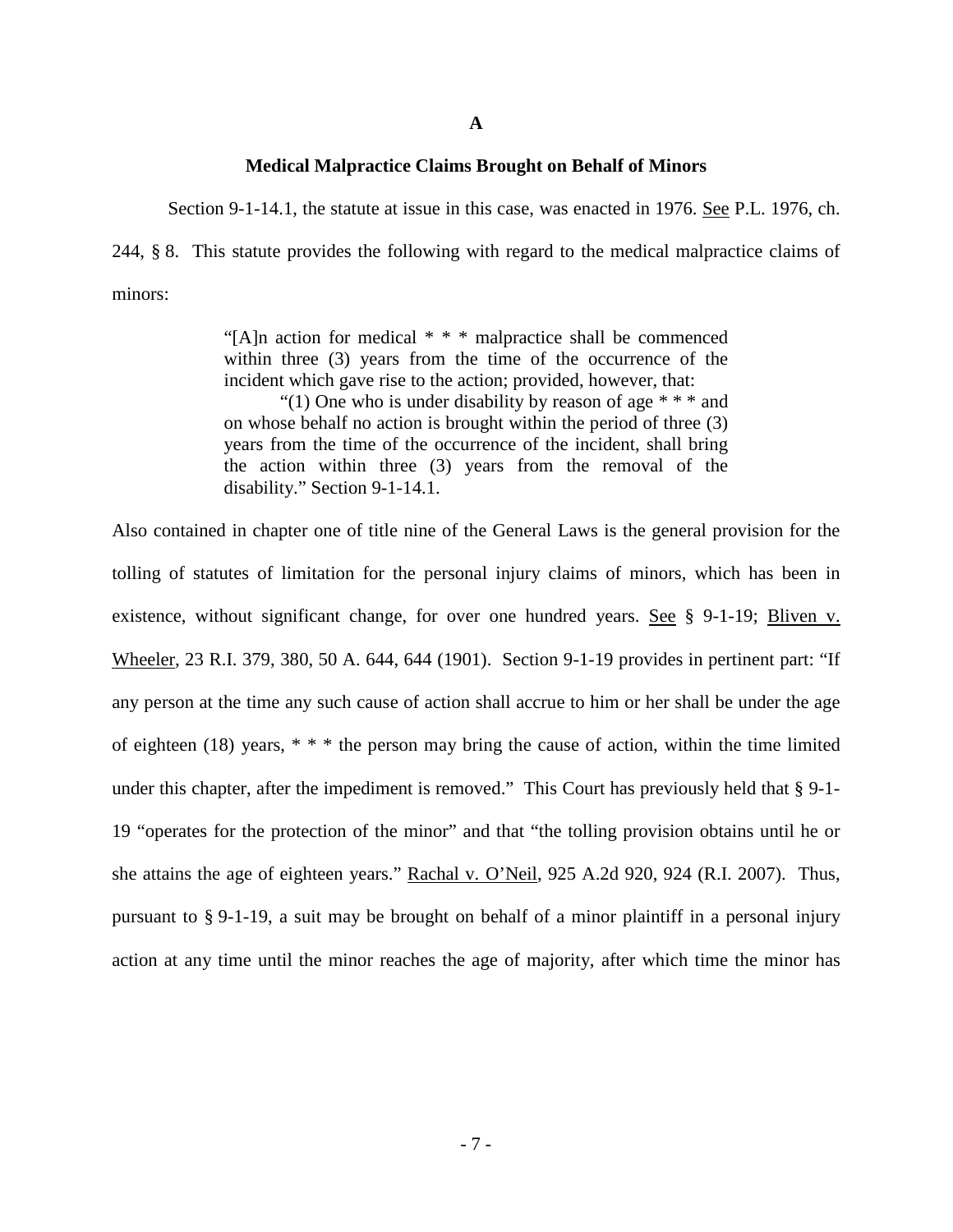three years to file suit on his or her own behalf.<sup>[5](#page-9-0)</sup> See Bishop v. Jaworski, 524 A.2d 1102, 1102-03, 1104 (R.I. 1987); Bliven, 23 R.I. at 380, 50 A. at 644.

On appeal, plaintiffs argue that  $\S 9$ -1-14.1(1) should also be interpreted to allow a tolling of the statute of limitations for malpractice claims until a minor's eighteenth birthday. According to plaintiffs, "[t]he tolling provision of  $***$  § 9-1-14.1(1) identifies the maximum time limit on filing a minor's claim for professional malpractice." The plaintiffs further allege that "[n]othing in the statute states that a minor is required to wait until the 'disability' of age is removed prior to filing a lawsuit." Thus, according to plaintiffs, § 9-1-14.1(1) allows a medical malpractice claim to be brought on behalf of a minor at any time before the minor reaches the age of majority, after which time the minor has three years to file suit on his or her own behalf. The plaintiffs therefore believe that their suit was timely because, although the suit was not filed within three years of the incident that gave rise to the claims, it was filed before Yendee reached the age of twenty-one.<sup>[6](#page-9-1)</sup>

The W&I defendants, on the other hand, argue that § 9-1-14.1 provides a limitation on the general tolling provision of § 9-1-19, and that this limitation requires any suit on a minor's behalf to be brought within three years of the incident giving rise to the claims. According to the W&I defendants, plaintiffs' proposed interpretation of § 9-1-14.1(1) renders it identical to § 9-1-19 by allowing a minor's suit to be brought at any time until he or she reaches the age of twentyone. The W&I defendants further argue that, because Yendee's parents brought a claim on her behalf more than three years after the alleged incident, "she is no longer entitled to take

<span id="page-9-0"></span><sup>&</sup>lt;sup>5</sup> Pursuant to § 9-1-14(b), the statute of limitations for personal injury claims is three years.

<span id="page-9-1"></span> $6$  The plaintiffs do not dispute that this lawsuit was filed more than three years after the alleged occurrence of malpractice, nor do they contend that the discovery rule applies to their case. See  $§ 9-1-14.1(2).$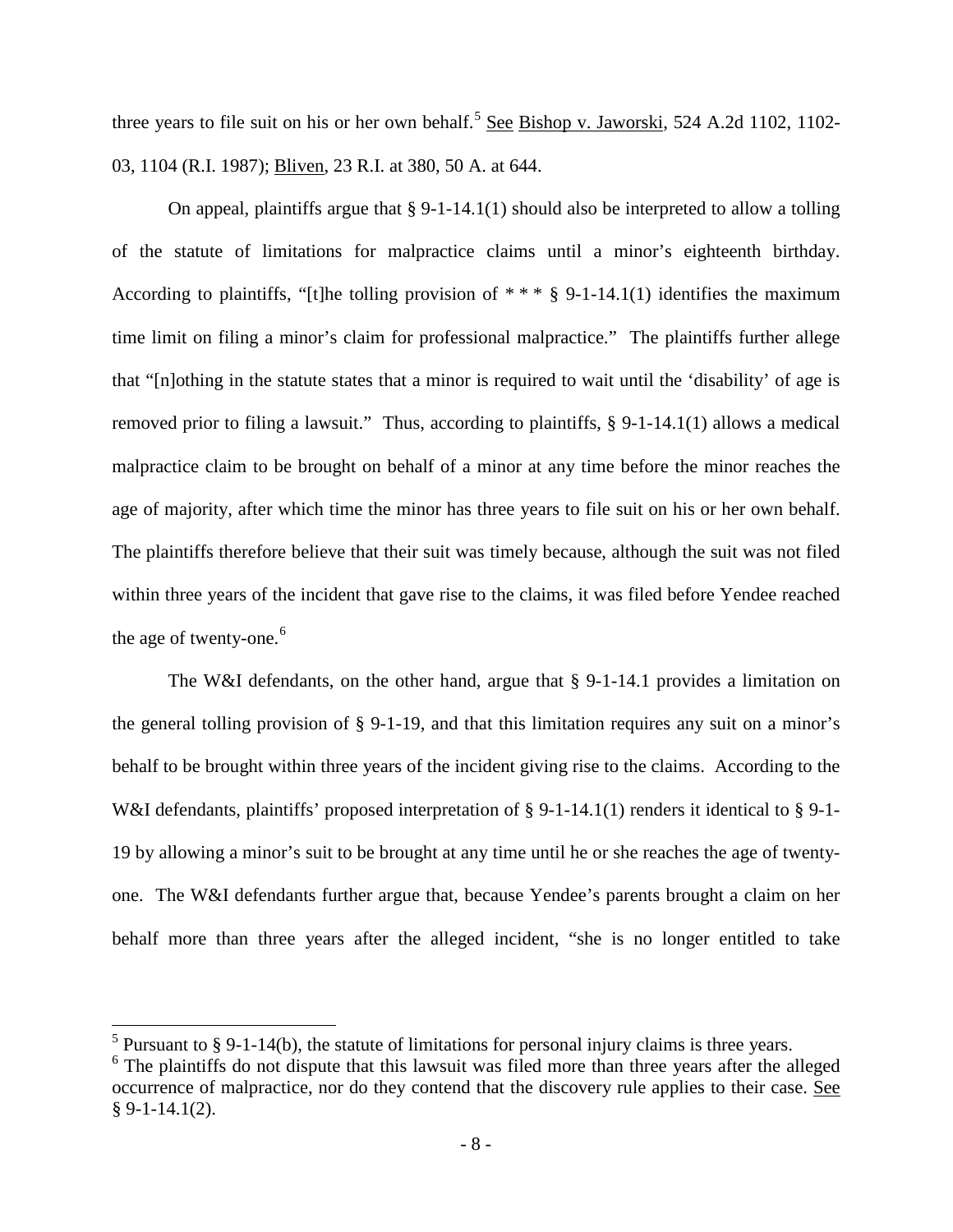advantage of the tolling provision in § 9-1-14.1" and is, therefore, precluded "from being able to bring a claim on her own behalf after she reaches the age of majority \* \* \*...

We believe that the language of  $\S$  9-1-14.1(1) is clear and leads to only one rational result; nevertheless, we shall indulge in a brief analysis of this Court's relevant precedent and the historical context of the statute in order to provide a backdrop for the holding that we adopt today. This Court's most informative case to date regarding § 9-1-14.1(1) is Bakalakis v. Women & Infants' Hospital, 619 A.2d 1105 (R.I. 1993). In that case, parents filed suit against medical professionals alleging negligent care at the time of the birth of their son. Id. at 1106. The suit was filed within three years of the son's birth. Id. Subsequently, more than three years after the birth, the plaintiffs moved to amend their complaint to add two additional doctors as defendants. Id.

The central issue before this Court in Bakalakis was "whether § 9-1-14.1(a)<sup>[[7](#page-10-0)]</sup> allows a minor to amend a pending complaint to include new defendants more than three years after occurrence of the incident that gave rise to the cause of action." Bakalakis, 619 A.2d at 1106. In order to reach this issue, however, we had to answer the threshold question of "whether the general disability tolling statute, § 9-1-19, affects or in effect supersedes the provisions of § 9-1- 14.1(a)." Bakalakis, 619 A.2d at 1107. We held that, because the Legislature had not been silent, it had not intended § 9-1-19 to supersede § 9-1-14.1(a).<sup>[8](#page-10-1)</sup> **Bakalakis**, 619 A.2d at 1107. Next, regarding  $\S$  9-1-14.1(a), we opined:

<span id="page-10-0"></span><sup>&</sup>lt;sup>7</sup> The portion of the statute previously set forth in subsection (a) of § 9-1-14.1 is now set forth, in nearly identical fashion, in subsection (1). See Bakalakis v. Women & Infants' Hospital, 619 A.2d 1105, 1106-07 (R.I. 1993) (citing § 9-1-14.1(a)); see also § 9-1-14.1(1).

<span id="page-10-1"></span><sup>&</sup>lt;sup>8</sup> Specifically, we discussed the holding in Bishop v. Jaworski, 524 A.2d 1102 (R.I. 1987), a case that was factually analogous to Bakalakis, in which this Court addressed the issue of whether the statute of limitations for bringing an action against the state pursuant to § 9-1-25 is tolled during a child's minority. Bakalakis, 619 A.2d at 1107. Unlike § 9-1-14.1, § 9-1-25 does not address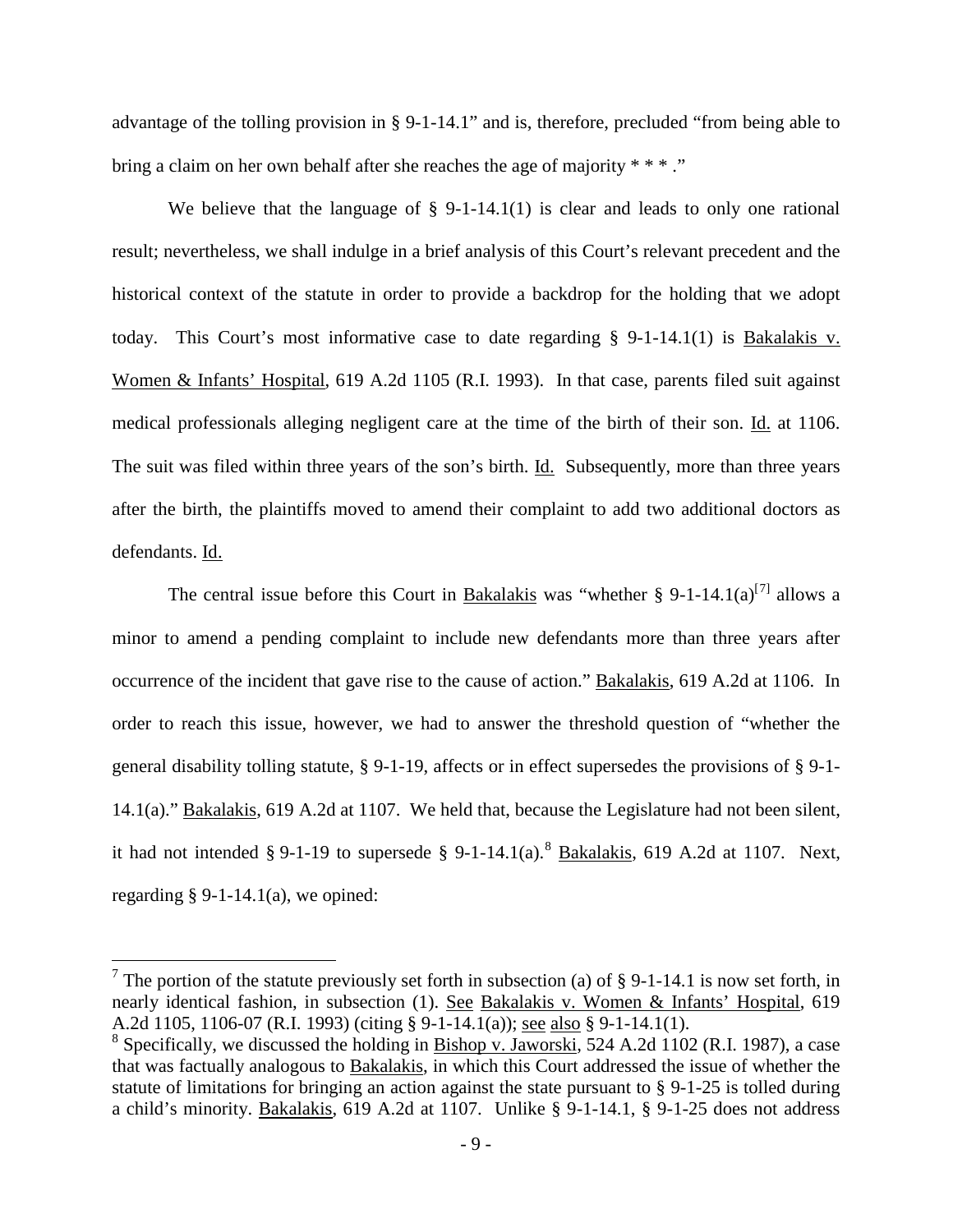"The plain language suggests that if no action on behalf of one who is under a disability is brought within three years of the occurrence of the incident, then the statute of limitations is tolled until the maximum of three years after the disability is removed. It would also follow, then, that if an action is brought within three years of the occurrence of the incident, the minor does not benefit from the tolling of the provision once the disability is removed. It appears to us that if the Legislature did not intend to limit a minor's ability to initiate medical malpractice actions, subsection (a) of § 9-1-14.1 would be unnecessary." Bakalakis, 619 A.2d at 1107.

The plaintiffs in Bakalakis argued that § 9-1-14.1 did not preclude the addition of the proposed two doctor defendants more than three years after the incident because no other action had been filed against these particular defendants; the plaintiffs maintained that these doctors could have been sued at any time until three years after the removal of the minor's disability. Bakalakis, 619 A.2d at 1107. We rejected this argument, noting that "the language in  $[\S 9-1-14.1(a)]$  is plain and compelling, and, to hold otherwise would bring about the unwelcome situation where the action brought within the three-year period would be merely preliminary to the main event when the minor brought suit on his or her own behalf." Bakalakis, 619 A.2d at 1107. Thus, Bakalakis stands for the following two propositions: (1) § 9-1-14.1(1) is not superseded by § 9-1-19 and is, therefore, the only statute of limitations applicable to medical

the effects of any disabilities on the time periods set forth for bringing actions against the state. Bakalakis, 619 A.2d at 1107. We quoted this Court's previous holding:

<sup>&</sup>quot;Section 9-1-19 provides for tolling of statutes of limitation in general. Since the Legislature is presumed to know the law, and §§ 9-1-25 and 9-1-19 are contained within the same title and chapter of the General Laws, it seems likely that the Legislature intended § 9-1-19 to toll the § 9-1-25 statute of limitations. If the Legislature did not intend § 9-1-19 to affect § 9-1-25 it could have easily provided otherwise." Bakalakis, 619 A.2d at 1107 (quoting Bishop, 524 A.2d at 1104).

We reasoned that, because the Legislature had not been silent in the instant situation—it had enacted the tolling provision in § 9-1-14.1(a)—it did not intend § 9-1-19 to supersede § 9-1-14.1. Bakalakis, 619 A.2d at 1107.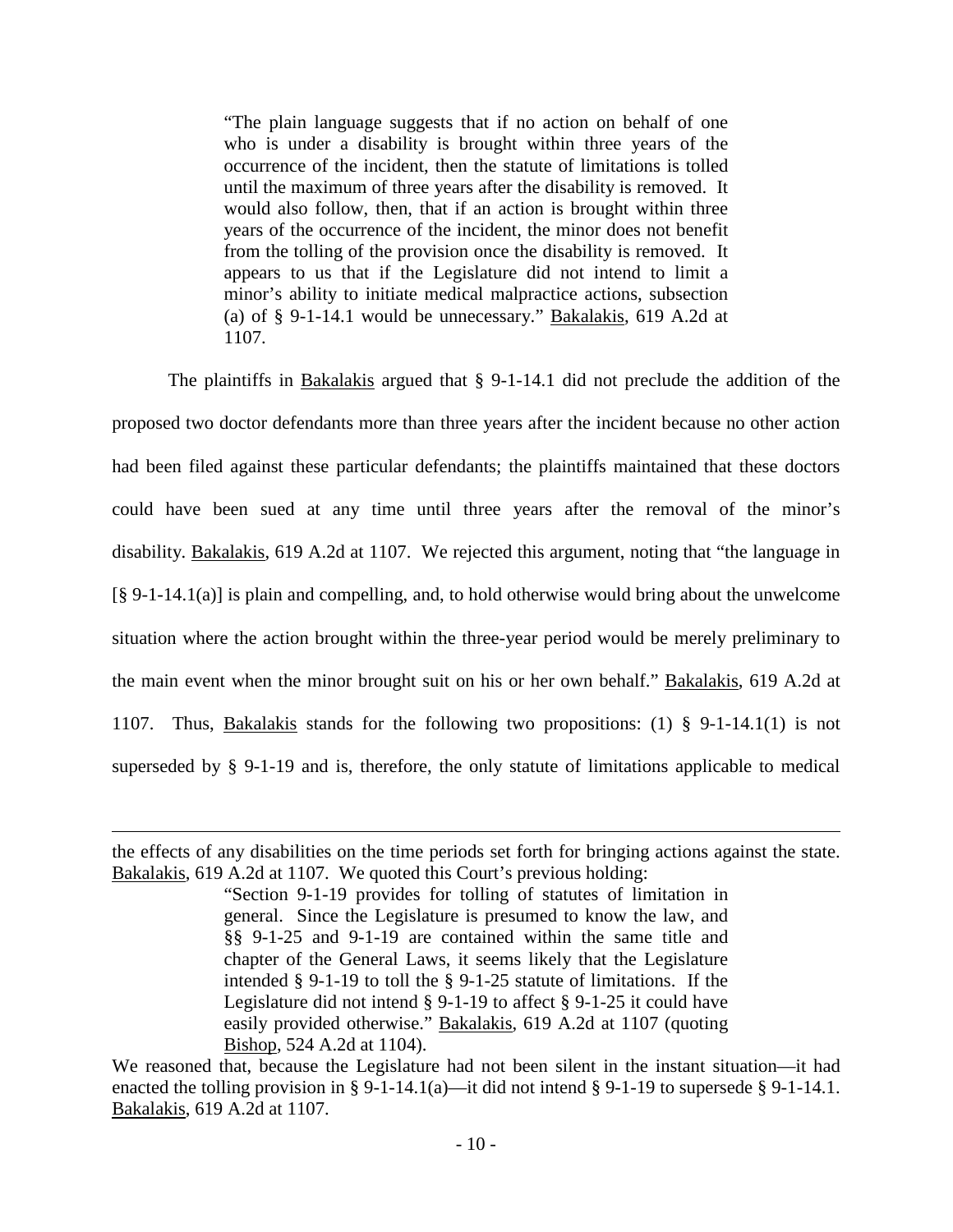malpractice actions; and (2) if a suit is filed on behalf of a minor plaintiff within three years of the alleged occurrence of malpractice, the plaintiff may not then add additional defendants after that three-year period has expired. Bakalakis, 619 A.2d at 1107.

After this Court decided Bakalakis, we commented on the legislative purpose behind § 9-

1-14.1 in Dowd v. Rayner, 655 A.2d 679 (R.I. 1995):

"Section 9-1-14.1 was enacted in 1976  $***$  as a legislative response to a medical malpractice crisis in the state. \* \* \* Faced with the crisis, the Legislature had legitimate interests in limiting the number of medical malpractice suits but, at the same time, in providing victims of medical malpractice with a fair opportunity to have their claims adjudicated in the courts. In the case of minors on whose behalf suit has not been brought within three years of the alleged malpractice, § 9-1-14.1 permits such individuals up to three years after reaching the age of majority to initiate a suit. This provision ensures that minors are not disadvantaged by their disability during minority. \* \* \* The rational purpose of this provision is the restriction of multiple suits or amended complaints filed against additional defendants on a serial or piecemeal basis. \* \* \* [T]he limitation applies only in cases where a suit has been brought on behalf of the minor." Dowd, 655 A.2d at 681-82.

More recently, in Rachal, we reaffirmed that  $\S$  9-1-14.1(1) is a legislatively carved-out exception to the general tolling provision for minors contained in § 9-1-19; under § 9-1-14.1(1), "a parent or next friend's institution of a suit on behalf of a child for certain types of professional malpractice removes that child's malpractice claims from the protection a tolling statute would otherwise offer." Rachal, 925 A.2d at 925. We further recognized that "[t]he Legislature specifically removed certain malpractice claims from the reach of § 9-1-19 when it enacted § 9- 1-14.1 \* \* \* ." Rachal, 925 A.2d at 927. Thus, it is clear from our precedent that § 9-1-14.1(1) was intended to streamline the litigation of medical malpractice cases involving minors, and that this statute acts as a limitation on the general tolling provision for minors set forth in § 9-1-19.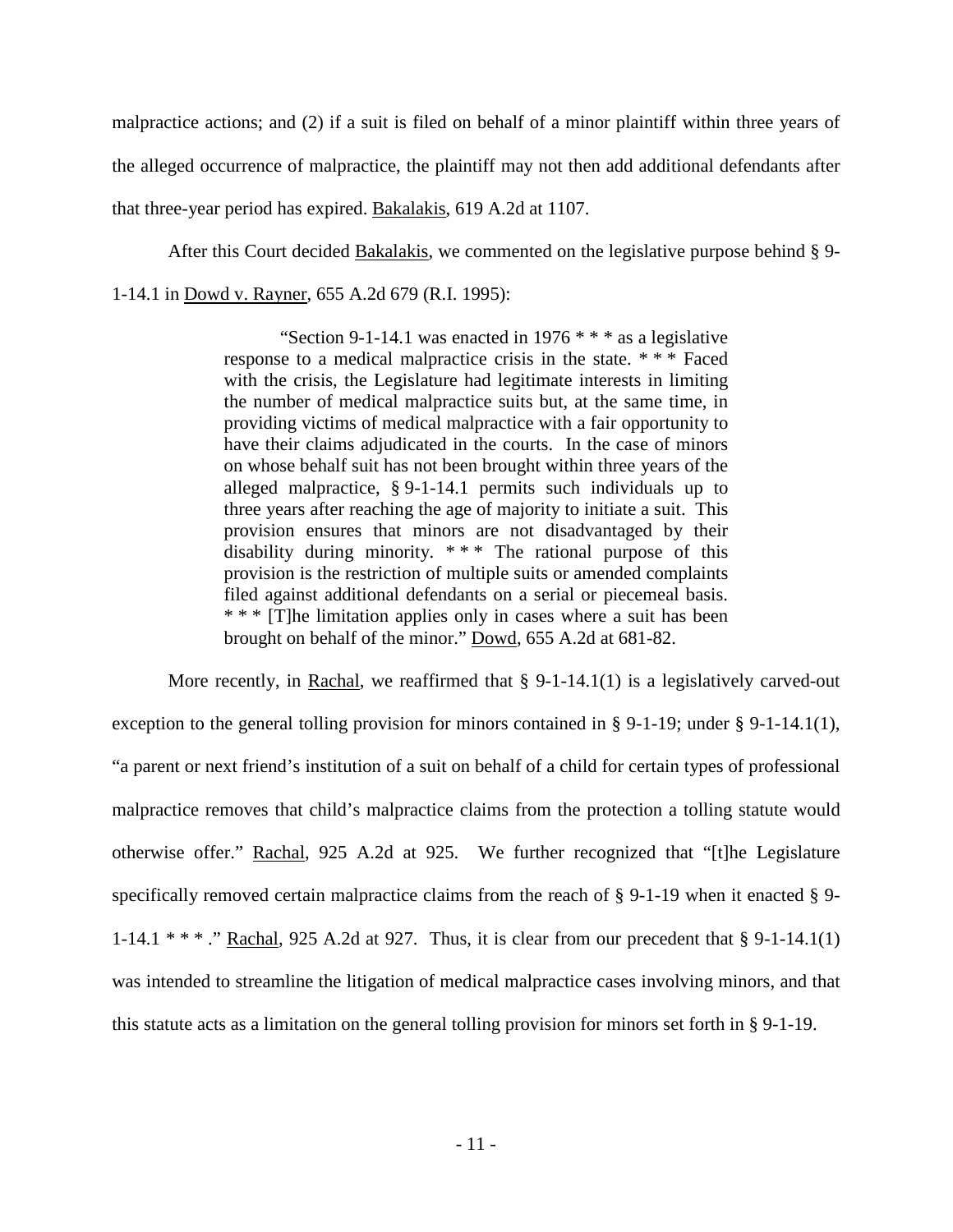With this background in mind, we now hold that  $\S 9$ -1-14.1(1) provides a minor plaintiff in a medical malpractice action with two options. First, the minor's parent or guardian may file suit on the minor's behalf within three years of the occurrence or reasonable discovery of alleged malpractice. Alternatively, if the minor's parent or guardian fails to file suit on the minor's behalf within those three years, then the minor may file suit on his or her own behalf, but not until he or she reaches the age of majority. Upon reaching the age of majority, he or she has three years within which to file the action.

In our opinion, this holding is consistent with the clear language of  $\S$  9-1-14.1(1), as well as with the well-established principle of statutory construction that we "presume[] that the General Assembly intended every word of a statute to have a useful purpose and to have some force and effect." Peloquin, 61 A.3d at 425 (quoting Curtis v. State, 996 A.2d 601, 604 (R.I. 2010)). If we were to interpret  $\S 9$ -1-14.1(1) to allow a minor plaintiff to have a suit brought on his or her behalf at any time through reaching the age of majority, there would have been no need to include the language "on whose behalf no action is brought within the period of three (3) years from the time of the occurrence of the incident." Section 9-1-14.1(1). Pursuant to plaintiffs' proposed interpretation, this three-year period would be functionally meaningless; a parent or guardian could file suit on the minor's behalf at any time until the child reaches the age of majority.<sup>[9](#page-13-0)</sup>

Furthermore, our holding is consistent with this Court's precedent relating to § 9-1- 14.1(1), as well as with the legislative landscape as it existed when this statute was enacted. As

<span id="page-13-0"></span> $9$  In an apparent effort to contend with our holding in **Bakalakis**, 619 A.2d at 1107, plaintiffs assert that § 9-1-14.1(1) does act as a limitation on § 9-1-19, but only in the sense that when a suit is brought on behalf of a minor, the minor's claims do not continue to toll for the purpose of adding new defendants. We do not see how this interpretation could reasonably be extracted from the language of  $\S$  9-1-14.1(1).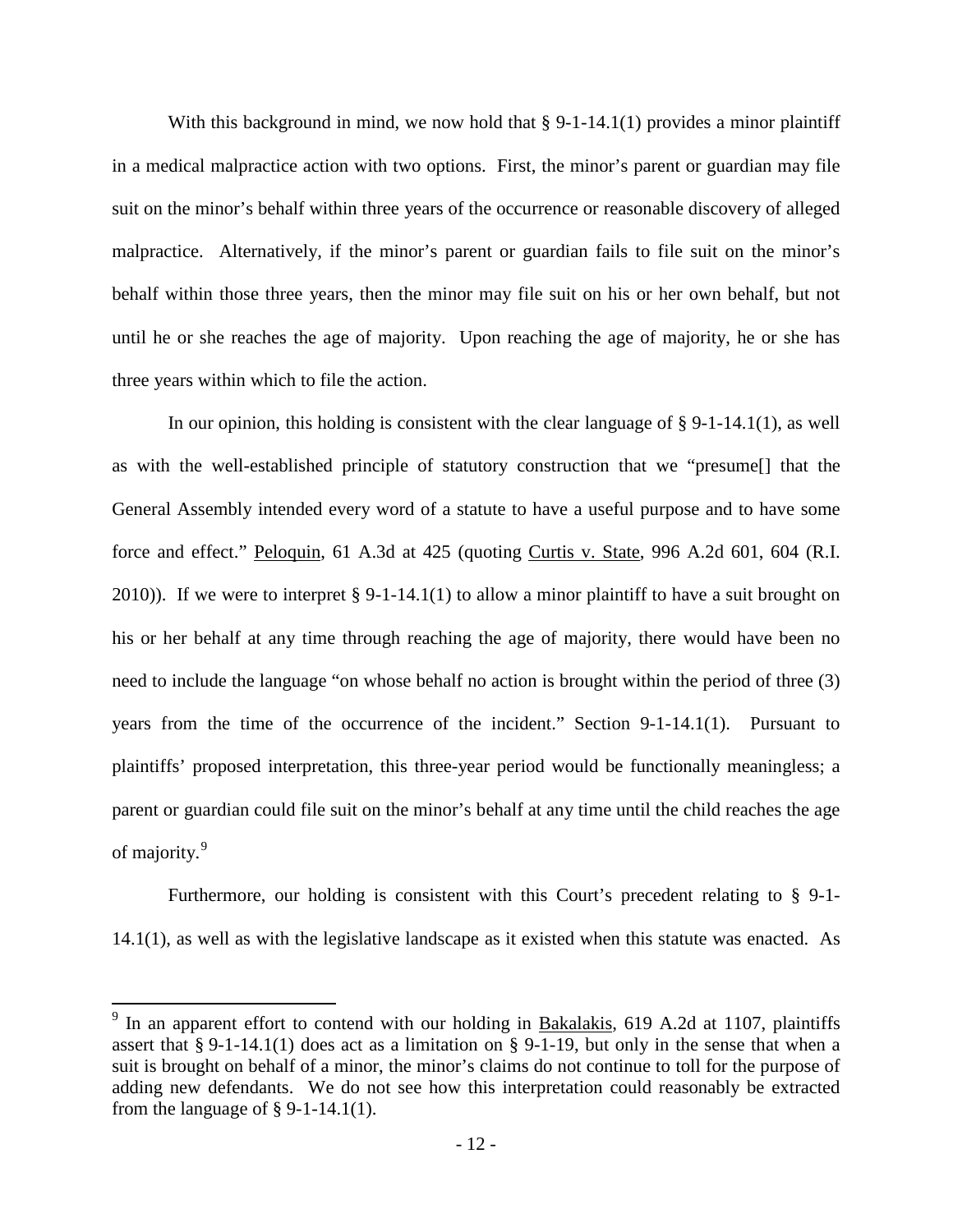explained above, we have held unequivocally that § 9-1-14.1(1) acts as a limitation on the general tolling statute contained in § 9-1-19. See Rachal, 925 A.2d at 925; Bakalakis, 619 A.2d at 1107. Indeed, if the Legislature had intended § 9-1-14.1(1) to toll the statute of limitations on a minor's malpractice claim until he or she reached the age of majority, then this provision would be functionally identical to § 9-1-19, which already accomplishes the same result in a general manner for personal injury actions. When § 9-1-14.1 was enacted in 1976, the general tolling provision for the claims of minors set forth in § 9-1-19 was a longstanding, wellestablished law.[10](#page-14-0) See, e.g., Bliven, 23 R.I. at 380, 50 A. at 644. Moreover, as explained in Dowd, 655 A.2d at 681-82, the Legislature was especially concerned during this time period with limiting and streamlining medical malpractice litigation. Given this context, we have no doubt that § 9-1-14.1(1) was intended to be "an express statutory exception" to § 9-1-19 rather than a mere redundancy. Rachal, 925 A.2d at 925.

Additionally, we are of the opinion that our present construction of § 9-1-14.1(1) provides the most sensible result in light of the dual purposes of this statute: to "promote certainty and finality and avoid stale claims," while also "provid[ing] temporary shelter from those limitations for plaintiffs who cannot protect their legal rights while under certain impediments." Roe v. Gelineau, 794 A.2d 476, 485 (R.I. 2002). The initial three-year statute of limitations in § 9-1-14.1(1) encourages the minor's parent or guardian to file suit promptly upon the occurrence or reasonable discovery of alleged malpractice; this restraint serves the purpose of

<span id="page-14-0"></span> $10$  In 1976, § 9-1-19 was substantively identical to its current iteration, except that the age of majority has since been changed from twenty-one years to eighteen years. See § 9-1-19 and reenactments of 1956 and 1985. Section 9-1-14.1(1) has also not been substantially altered since its enactment in 1976, save for changing the limitation period from two years to three, removing a provision that deemed the minor free from disability at age sixteen, and expanding the provision's reach from solely medical malpractice to include legal, veterinarian, accounting, and insurance or real estate agent or broker malpractice as well. See P.L. 1988, ch. 392, § 1; P.L. 1984, ch. 236, § 1; P.L. 1981, ch. 101, § 2; P.L. 1976, ch. 244, § 8.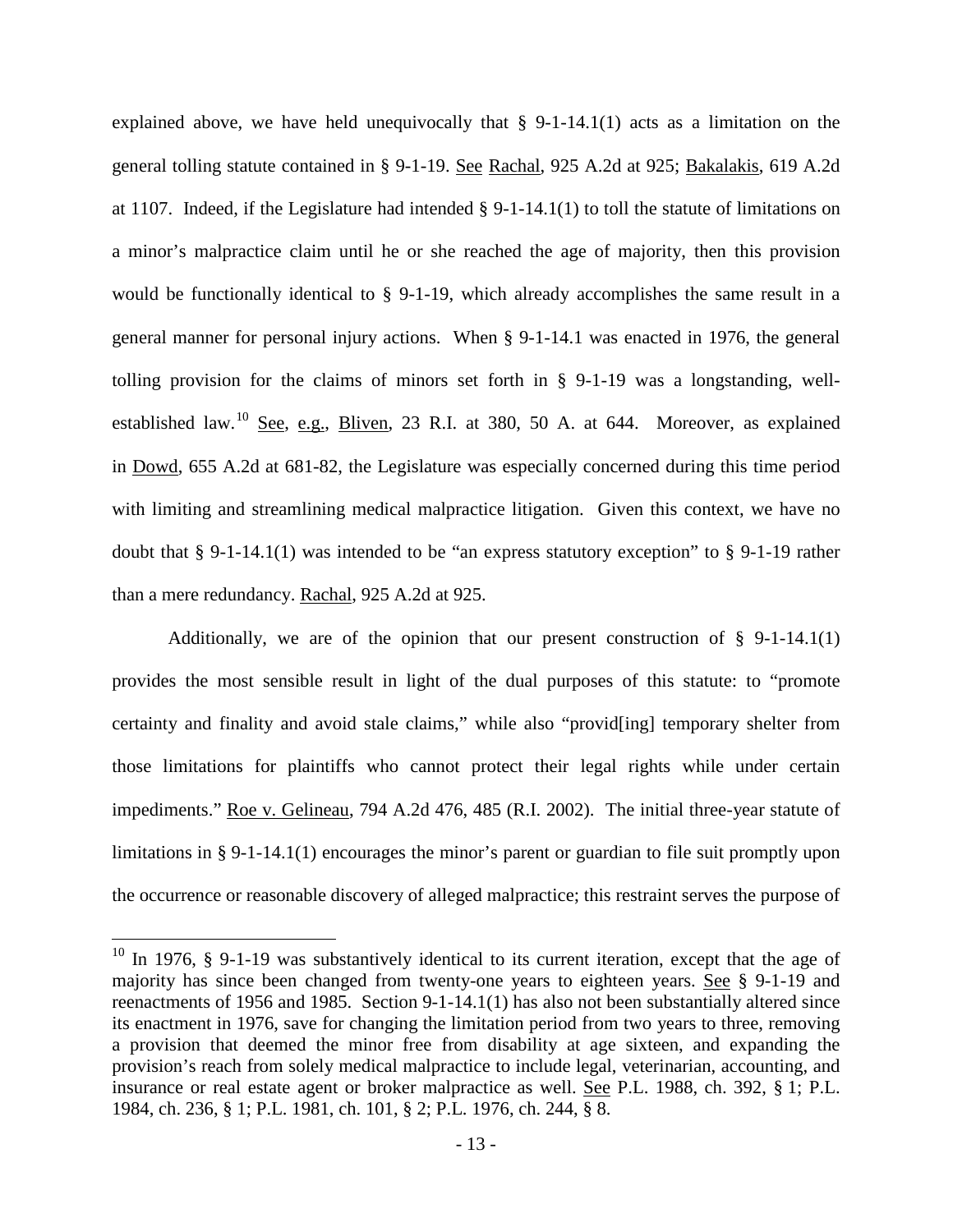providing a fair but appropriately limited opportunity for the litigation of the minor's claims. If the parent or guardian fails to file suit on the minor's behalf, however, the three-year window opens upon the age of majority; this ensures that the minor is not permanently prejudiced by his or her parent or guardian's failure to timely assert his or her rights.

Accordingly, we affirm the hearing justice's decision granting defendants' motions to dismiss plaintiffs' claims brought on behalf of Yendee. We also agree with the hearing justice that Yendee may file suit on her own behalf after she attains majority. Pursuant to the plain language of § 9-1-14.1(1), Yendee is a minor "on whose behalf no action [was] brought within the period of three (3) years from the time of the occurrence of the incident." Therefore, she retains the benefit of the tolling statute, which allows her to file suit on her own behalf upon reaching the age of majority.

#### **B**

#### **Loss-of-Consortium Claims of Parents**

In addition to the claims brought on behalf of Yendee, Jean and Bunsan have also asserted claims on their own behalves, for "the loss of services, companionship, comfort and consortium" of Yendee. The hearing justice dismissed these claims with prejudice on the ground that they had not been asserted within three years of the incident giving rise to the cause of action. On appeal, plaintiffs argue that their individual claims are derivative of the claims brought on behalf of Yendee and that, accordingly, the applicable statute of limitations is the same statute that applies to Yendee's claims—§ 9-1-14.1(1). Thus, plaintiffs argue, their individual claims should receive the benefit of the tolling statute and should not be dismissed.

The RIH defendants also assert that plaintiffs' individual claims are governed by the statute of limitations set forth in § 9-1-14.1(1), but they argue that these claims were nevertheless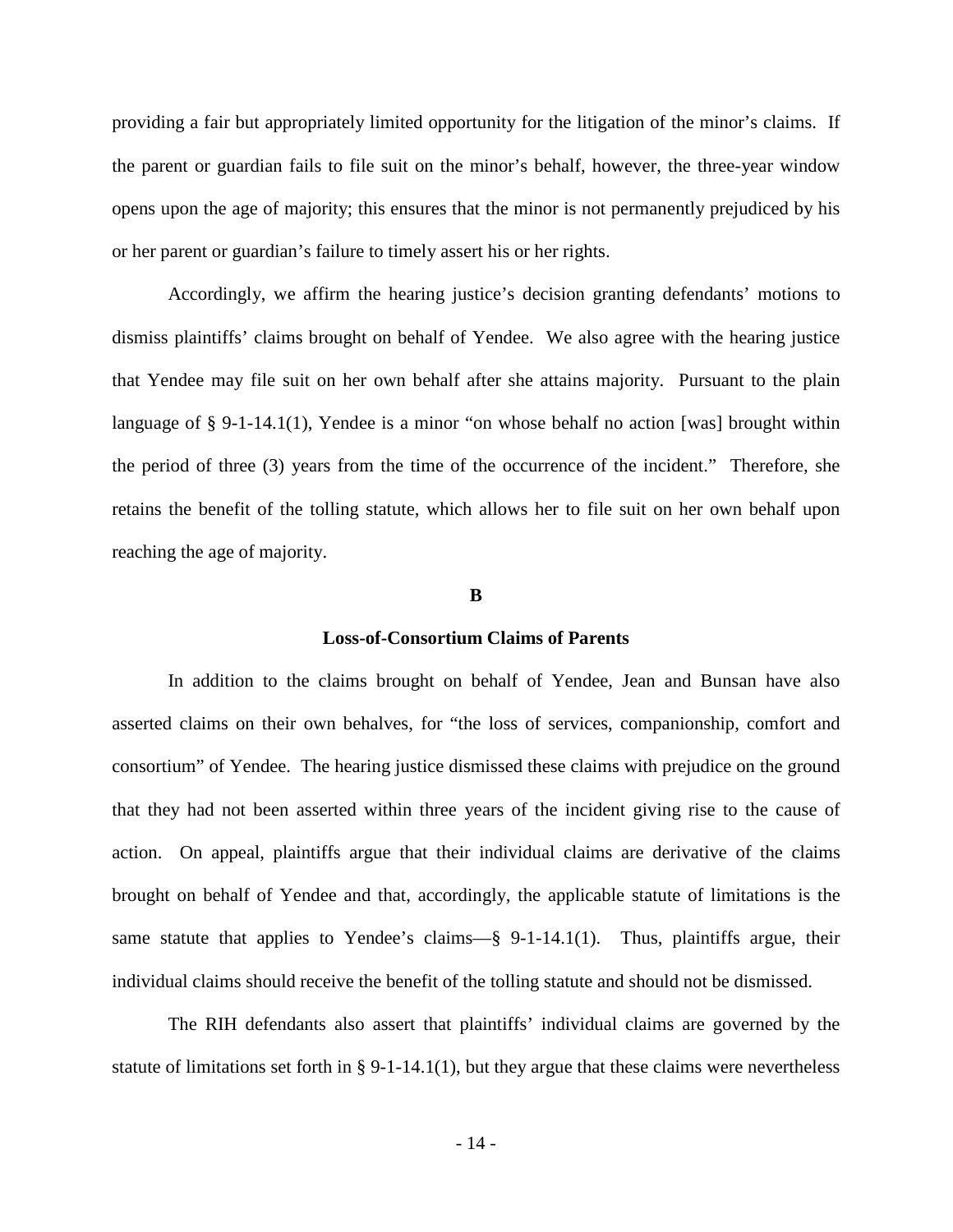untimely because they were brought more than three years after the alleged occurrence of malpractice. According to the RIH defendants, "§ 9-1-14.1 applies to both Yendee's and the Ho-Rath Parents' claims, but with different results." The RIH defendants assert that Yendee "can claim the benefit of an extended statute of limitations as set forth in  $\lbrack 8 \rbrack 9$ -1-14.1(1)]" because she is under a disability due to her age; Yendee's parents, however, cannot claim this same benefit because they are not under a disability. The RIH defendants maintain that loss-of-consortium claims are "separate and distinct" from the underlying tort claims and that, accordingly, they must be analyzed separately for purposes of the statute of limitations.

The W&I defendants, for their part, also argue that plaintiffs' individual claims are not tolled by § 9-1-14.1(1). The W&I defendants explain that because Jean and Bunsan are not disabled, they are "specifically excluded from the protected class of individuals by the clear language of the statute." Thus, the W&I defendants assert that for Jean's and Bunsan's individual claims to have been brought properly, they would have had to file suit on Yendee's behalf, with their individual claims included, within three years of the alleged occurrence of malpractice. According to the W&I defendants, "[a]pplying a tolling provision that was intended to be used only by minors to adults is contrary to the explicit purpose of the tolling provision and allows stale claims to be litigated when adults have no impediment to bringing the claims at an earlier time."

Pursuant to § 9-1-41, parents are permitted to recover damages for the loss of consortium of a minor child caused by tortious injury. This statute provides in pertinent part:

> "(c) Parents are entitled to recover damages for the loss of their unemancipated minor child's society and companionship caused by tortious injury to the minor.

> "(d) Actions under this section shall be brought within the time limited under § 9-1-14 or 9-1-14.1, whichever is applicable, for actions for injuries to the person." Section 9-1-41.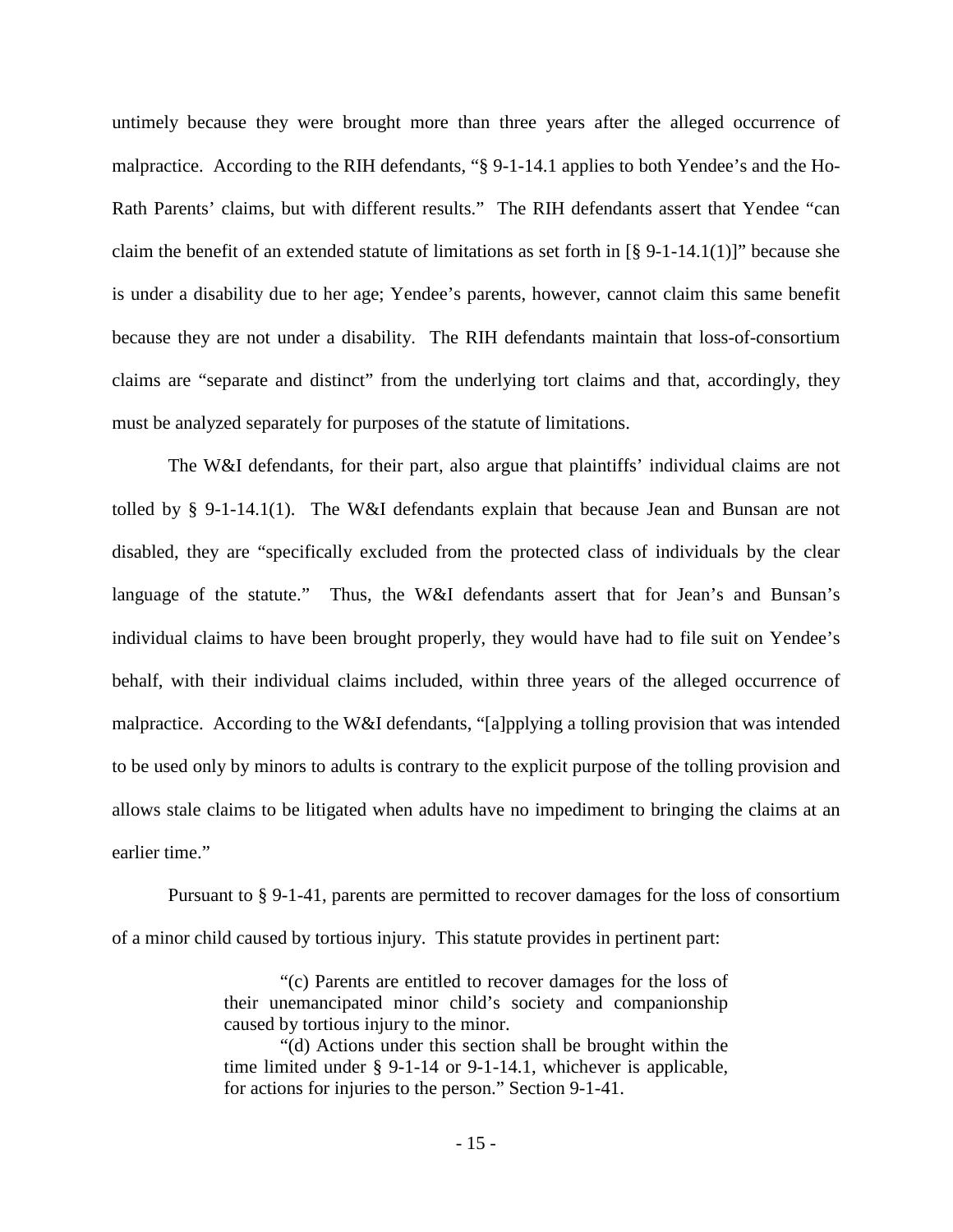Thus, it is clear—in a general sense—that Jean and Bunsan were entitled to assert claims for the loss of Yendee's consortium, and that these claims are governed by the three-year statute of limitations for medical malpractice actions set forth in § 9-1-14.1. What is not clear, however, is whether the tolling provision in § 9-1-14.1(1) applies to the parents' individual loss-ofconsortium claims as well as to the claims brought on behalf of Yendee. This Court has yet to resolve the specific issue raised in this case: whether, in a malpractice case, a parent's loss-ofconsortium claim concerning an injured minor child must be brought within three years of the incident giving rise to the cause of action; or, in the event that no suit is filed within three years, whether the parent's loss-of-consortium claim can be brought alongside the child's own claim within three years after the child reaches the age of majority.

A brief exploration of our relevant precedent provides useful guidance in resolving this question. In Sama v. Cardi Corp., 569 A.2d 432, 433 (R.I. 1990), this Court held that the enactment of § 9-1-41 did not alter the common-law rule that loss-of-consortium claims are derivative in nature and depend on the underlying injured party's right to recover. We held:

> "[A]n action for loss of consortium under § 9-1-41, although a separate cause of action  $***$ , is not an independent action but a derivative one that is attached to the claim of the injured spouse. It arises from the injured spouse's physical injury and is dependent upon the success of the underlying tort claim." Sama, 569 A.2d at 433.

We have since reiterated this holding in numerous cases. <u>See, e.g.</u>, Malinou v. Miriam Hospital, 24 A.3d 497, 511-12 (R.I. 2011) ("[A] claim for loss of society and companionship depends on the injured party's ability to recover in a claim against the same defendant."); Fiorenzano v. Lima, 982 A.2d 585, 591 (R.I. 2009) ("A claim for loss of consortium by a spouse or parent or child depends on the injured party's ability to recover in a claim against the same defendant; the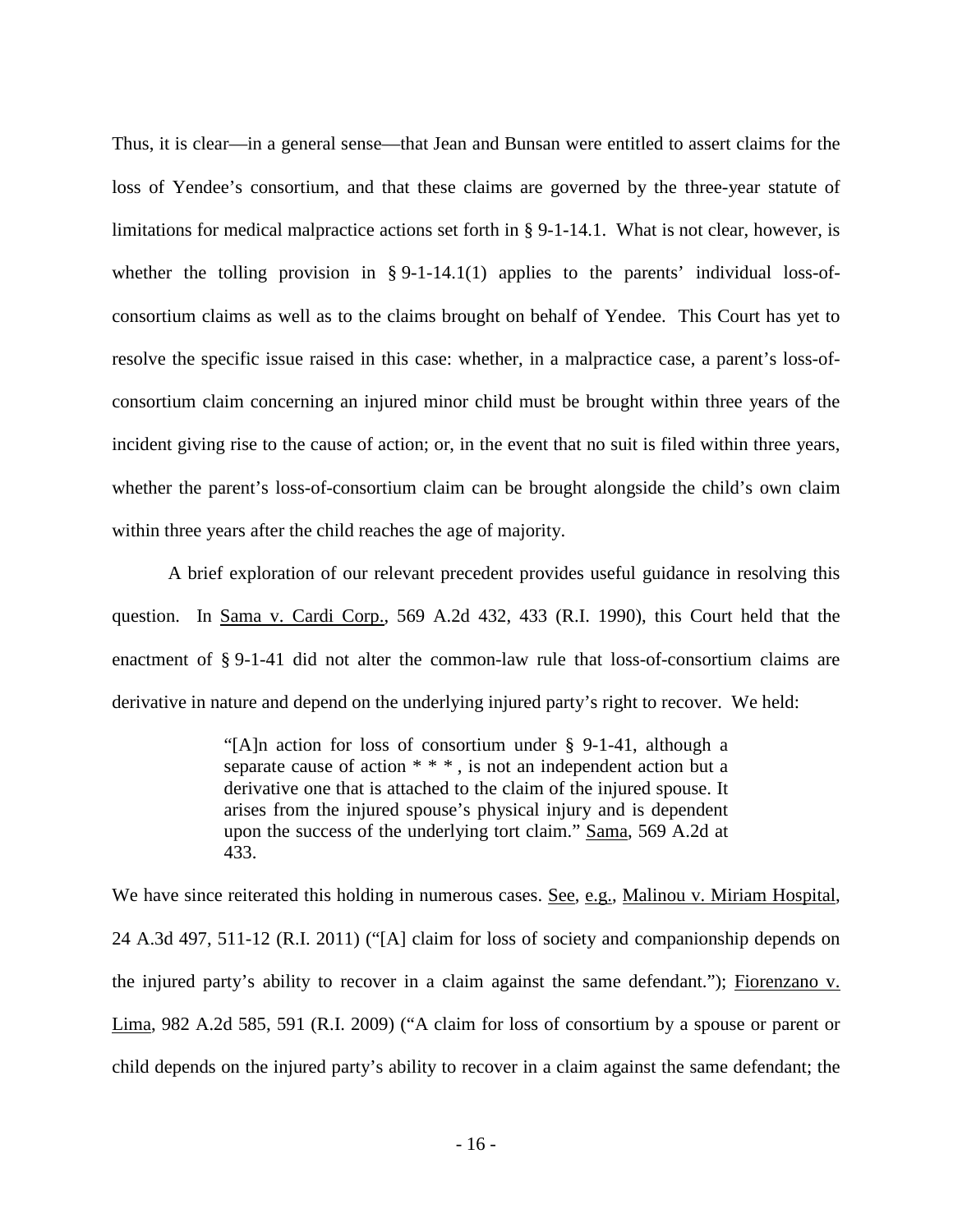claim remains essentially inchoate until the injured party in fact recovers."); Desjarlais v. USAA Insurance Co., 824 A.2d 1272, 1277 (R.I. 2003) (Loss-of-consortium claims "are inextricably linked to the underlying claims because their success depends on the success of those underlying claims."); Normandin v. Levine, 621 A.2d 713, 716 (R.I. 1993) (Loss-of-consortium claims are "derivative in nature and inextricably linked to the injured spouse's action.").

In Normandin, 621 A.2d at 714-15, this Court addressed the issue of whether an adult plaintiff in a personal injury case could "amend his timely filed complaint to add his spouse's loss-of-consortium claim" after the three-year statute of limitations for his own claim had expired. In declining to allow this amendment, we explained:

> "Although [a loss-of-consortium] claim is derivative in nature and inextricably linked to the injured spouse's action, \* \* \* each spouse maintains an entirely unique cause of action under the law and the assertion of one spouse's right within the statutory period of limitations will not excuse the failure of the other spouse to assert within the statute of limitations his or her own separate right." Id. at 716.

Thus, we held that the uninjured spouse was not permitted to join her claims to the lawsuit after the expiration of the three-year limitation period for the injured spouse's claim. Id.; see also Balletta, 823 A.2d at 295 (same); Soares v. Ann & Hope of Rhode Island, Inc., 637 A.2d 339, 353 (R.I. 1994) (same).

More recently, in Desjarlais, 824 A.2d at 1278, this Court addressed the important issue of whether loss-of-consortium claims must be joined to the principal dispute. We noted that, "though they constitute separate and distinct claims, loss-of-consortium and loss-of-society claims still are subject to the applicable statutes of limitation for the impaired party's underlying claims. Indeed, they are inextricably linked to the underlying claims because their success depends on the success of those underlying claims." Id. at 1277. We opted to join the "growing"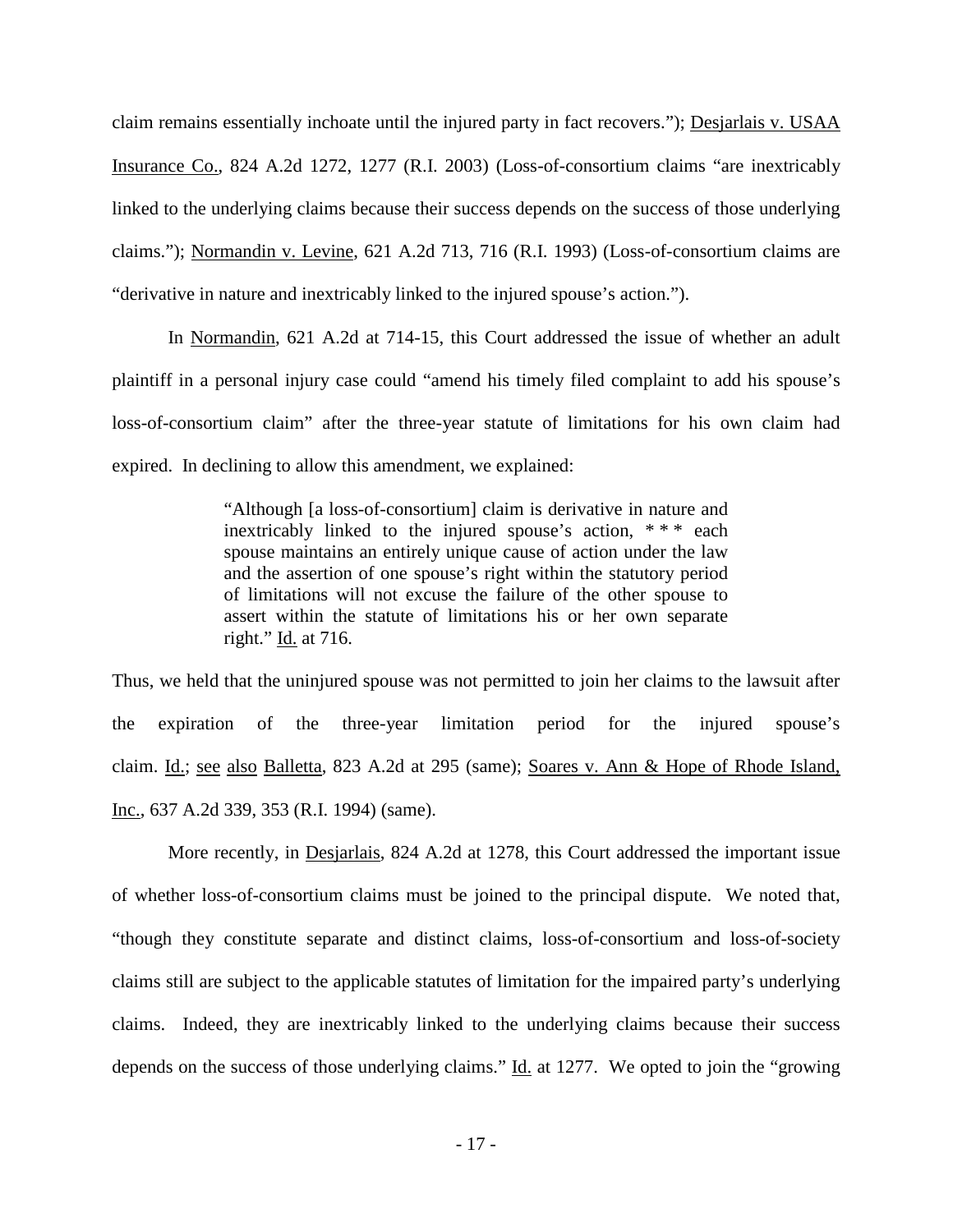number of jurisdictions" that "refused to permit a separate action for loss of consortium and require [d] joinder of the consortium claims with the principal dispute  $***$ ." Id. at 1278 (quoting Leonard v. McDowell, 824 A.2d 1266, 1272 (R.I. 2003)). We found persuasive as a rationale "the desire to avoid duplicative litigation—obviating the need for a party \* \* \* to defend against the same basic claim twice or thrice over—and thereby reducing the risk of multiple recoveries and inconsistent results." Id.

Accordingly, in Desjarlais we held that derivative loss-of-consortium claims must be joined with the underlying claims of the injured party, unless the derivative claimants can demonstrate that joinder was not feasible under the circumstances.<sup>[11](#page-19-0)</sup> Desjarlais, 824 A.2d at 1278. We also extended this holding to encompass a child's claim for the loss of consortium of a parent; recognizing that, although § 9-1-19 tolls the statute of limitations for injuries incurred by minor children, "the children's claims for loss of society remain derivative claims." Desjarlais, 824 A.2d at 1281. Thus, we held that a child's claim for loss of consortium could not be maintained in a separate lawsuit absent a showing that joinder with the underlying claim was not feasible. Id. at 1282.

In our opinion, it follows from this Court's precedent and from the language of § 9-1- 41(d) that a parent's claim for loss of consortium in a medical malpractice case should be tolled alongside the minor's claim from which it is derived. Our precedent regarding parents' loss-ofconsortium claims clearly establishes that these claims are derivative in nature and must be joined with the child's claims if it is feasible to do so. See Desjarlais, 824 A.2d at 1278; Sama, 569 A.2d at 433. The sound rationale for this joinder rule is to prevent duplicative litigation,

<span id="page-19-0"></span> $11$  Additionally, we held that "[t]his requirement of mandatory joinder recognizes that family members asserting derivative claims for loss of consortium, society, or companionship constitute 'persons needed for just adjudication' within the scope of Rule 19 [of the Superior Court Rules of Civil Procedure]." Desjarlais v. USAA Insurance Co., 824 A.2d 1272, 1278 (R.I. 2003).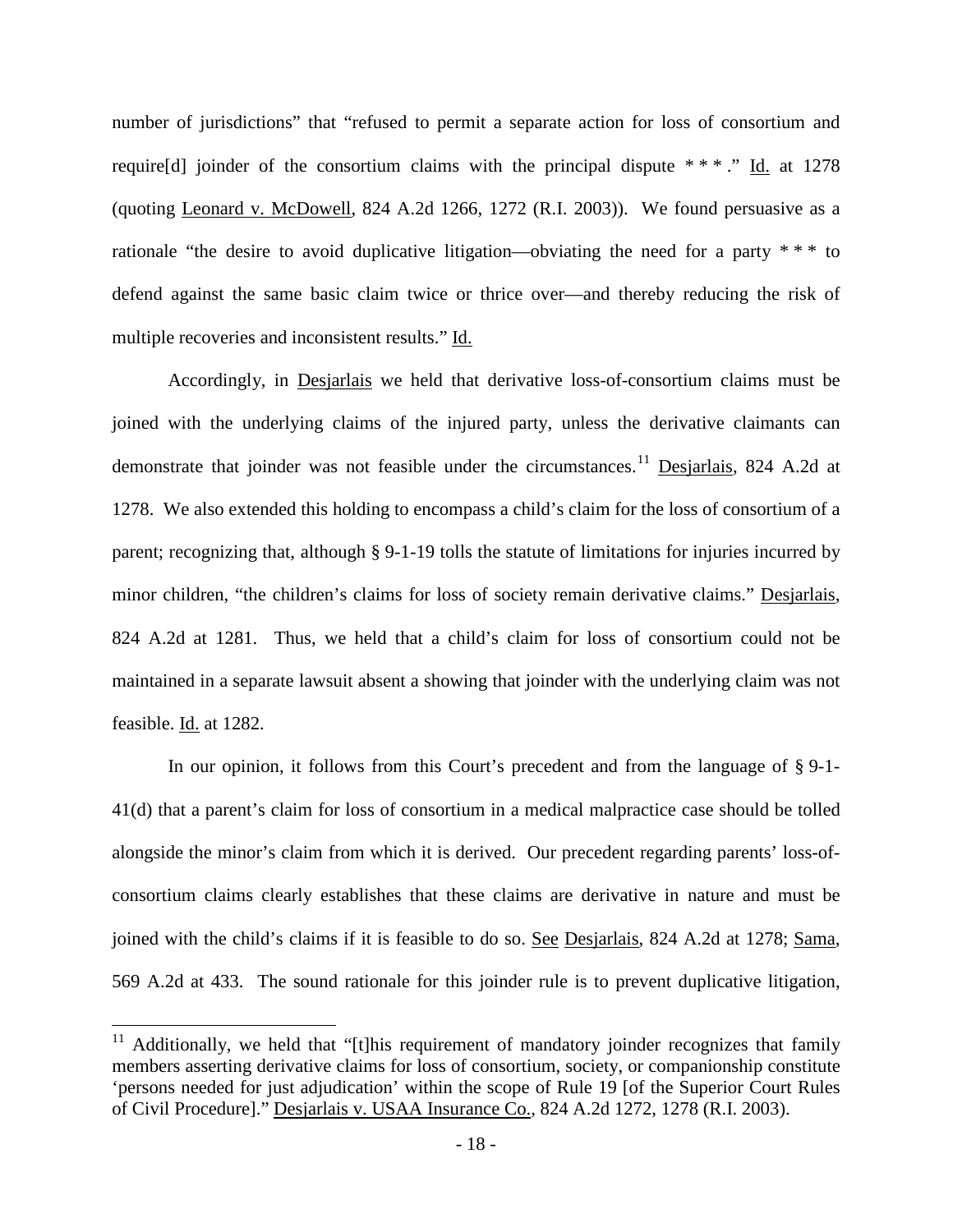multiple recoveries, and inconsistent results. Desjarlais, 824 A.2d at 1278. Consistent with this reasoning, we are of the opinion that § 9-1-41(d) exhibits an intent to apply to derivative claims the statute of limitations for the underlying injury. In the instant case, Yendee's claims are tolled pursuant to  $\S 9-1-14.1(1)$ ; thus, her parents' derivative claims are tolled as well.

This holding is in harmony with the various policy interests at play in the realm of minors' medical malpractice claims, as discussed in more detail above. Pursuant to § 9-1- 14.1(1) and Desjarlais, 824 A.2d at 1277, the parents of an injured minor are encouraged to bring suit—direct and derivative claims included—within three years of the minor's injury. In the event that the parents fail to file a timely suit, ownership of the underlying claim shifts to the injured party upon reaching the age of majority. Although the parents retain the right to append their derivative claims to the injured party's action, they no longer possess control over the underlying claim. Thus, the tolling provision in  $\S 9$ -1-14.1(1) remains in existence for the sole benefit of the injured minor; but, because the loss-of-consortium claims are dependent upon the minor's underlying claims, the parents are permitted to avail themselves of the benefit of the statutory tolling period.<sup>[12](#page-20-0)</sup>

Furthermore, this conclusion is consistent with our holding in Normandin, in which we established that the timeliness of a loss-of-consortium claim does not rise and fall solely on the timeliness of the underlying claim. See Normandin, 621 A.2d at 716. Hypothetically speaking, if Jean and Bunsan choose to append their derivative claims to Yendee's future direct suit, assuming she elects to bring suit within three years after reaching the age of majority, their claims will be timely. The reason for this timeliness, however, will not be that the parents'

<span id="page-20-0"></span> $12$  Moreover, allowing the parents to pursue their claims alongside the minor's claims imposes no additional prejudice on the defendants, who should already be prepared to defend against a potential suit brought by the minor upon reaching the age of majority.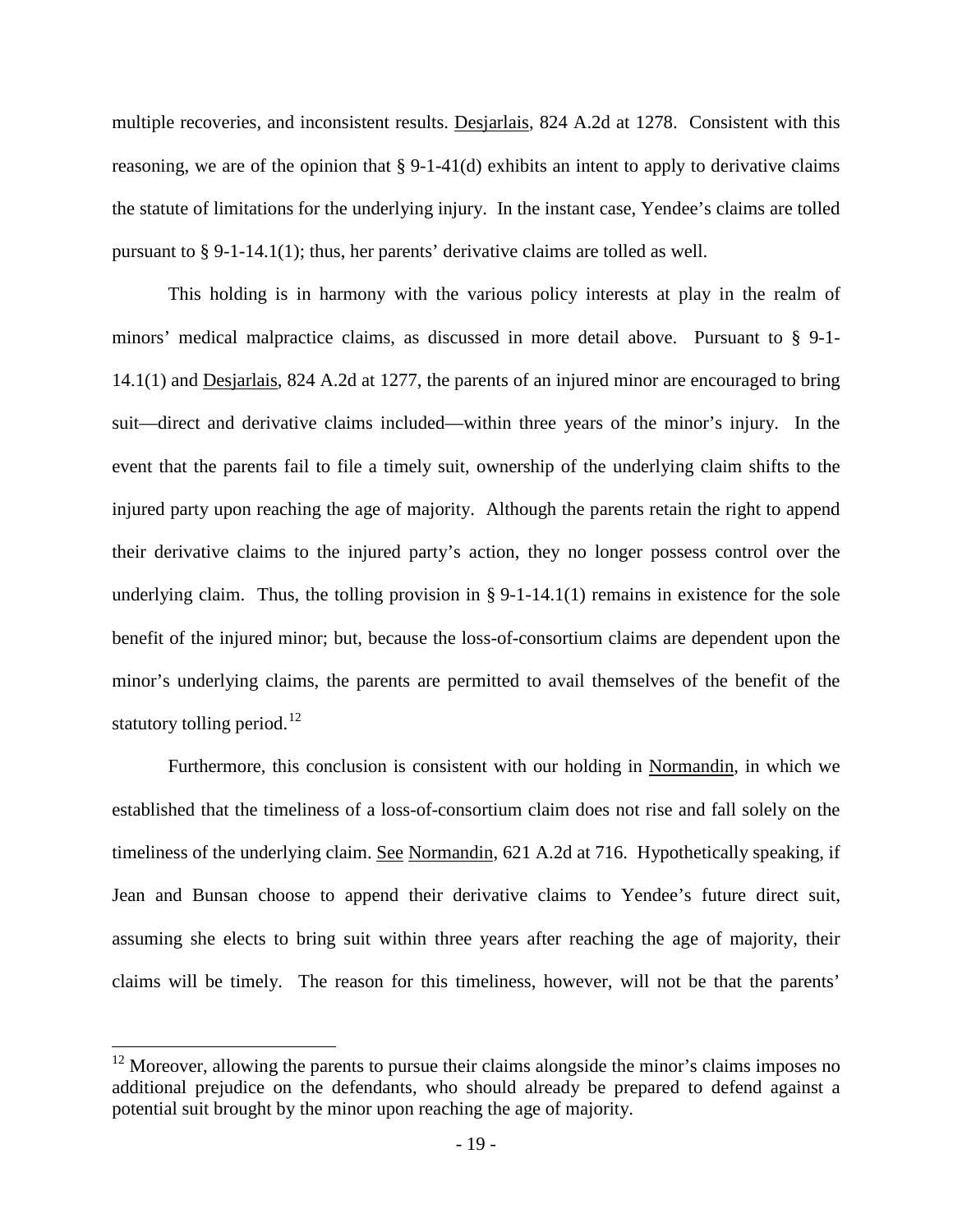claims were appended to Yendee's timely suit; rather, the claims will be timely because the applicable statute of limitations, set forth in  $\S 9$ -1-14.1(1), allows the claims to be filed within three years after the removal of Yendee's disability.

Accordingly, we affirm the dismissal of Jean's and Bunsan's loss-of-consortium claims, but we disagree with the hearing justice's conclusion that these claims cannot be brought at a later time along with Yendee's claims. The parents' derivative claims may be asserted alongside Yendee's claims if she elects to file suit upon reaching the age of majority.

#### **IV**

#### **Conclusion**

For the reasons set forth above, we affirm the judgment of the Superior Court. The record of this case shall be returned to the Superior Court.

Justice Goldberg did not participate.

**Justice Flaherty, dissenting.** I respectfully dissent from that portion of the majority's opinion that holds that the plaintiffs, Jean and Bunsan Ho-Rath, are precluded from bringing a lawsuit on behalf of their minor daughter, Yendee, and that Yendee must wait until she reaches the age of eighteen to file suit for the medical negligence that she alleges she suffered at the hands of the defendants. I do not agree with the majority that the statute is clear and unambiguous. In my opinion, G.L. 1956  $\S$  9-1-14.1(1) can be fairly read as either: (1) prohibiting, until he or she reaches the age of majority, the initiation of a lawsuit by a minor on whose behalf no suit has been brought within three years of the incident giving rise to the claim,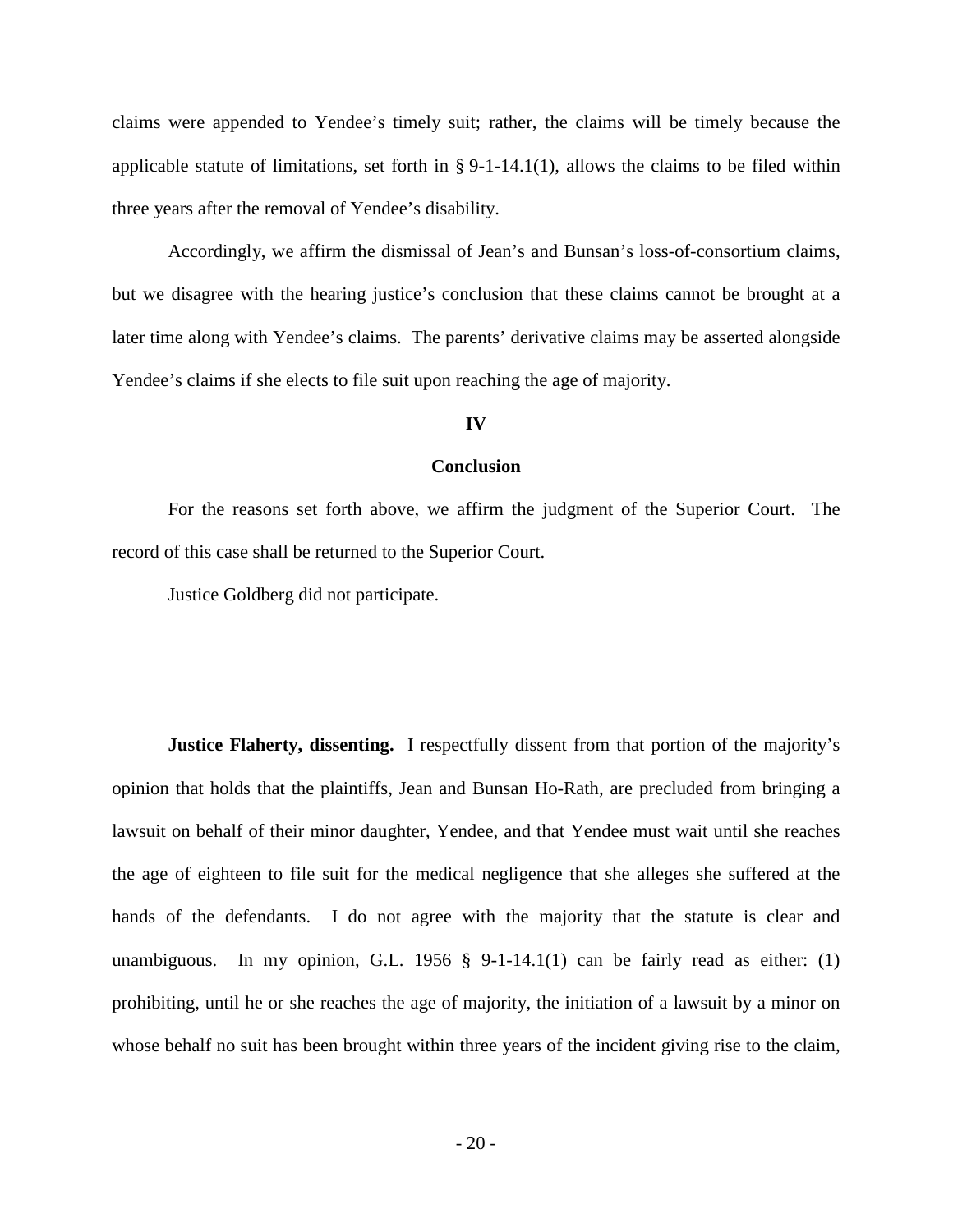as the majority construes it, or, (2) as setting an outside limit for the initiation of such an action.<sup>[1](#page-22-0)</sup> It is well settled that, if a statute can be reasonably read in more than one way, it is ambiguous, and the intent and purpose of the Legislature in enacting the statute must be divined. See Harvard Pilgrim Health Care of New England, Inc. v. Rossi, 847 A.2d 286, 290 (R.I. 2004) (quoting Direct Action for Rights and Equality v. Gannon, 819 A.2d 651, 659 (R.I. 2003) ("When a statute is ambiguous, however, we must apply the rules of statutory construction and examine the statute in its entirety to determine the intent and purpose of the Legislature.")). In arriving at its conclusion, the majority leans heavily on three prior decisions of this Court: Rachal v. O'Neil, 925 A.2d 920, 924 (R.I. 2007); Dowd v. Rayner, 655 A.2d 679, 681-82 (R.I. 1995); and Bakalakis v. Women & Infants' Hospital, 619 A.2d 1105, 1106 (R.I. 1993). However, in my view, none of these cases reaches the precise issue that we decide today.

In Bakalakis, 619 A.2d at 1106, unlike the present case, the plaintiffs did initiate suit prior to the expiration of the three-year clock. But then, while the lawsuit was ongoing, and after more than three years had passed from the alleged malpractice, the plaintiffs attempted to amend the complaint by adding new defendants. Id. On appeal, this Court framed the issue presented as "whether  $\S$  9-1-14.1[(1)] allows a minor to amend a pending complaint to include new defendants more than three years after occurrence of the incident that gave rise to the cause of action." Bakalakis, 619 A.2d at 1106. Relying on the language of § 9-1-14.1, this Court held

<span id="page-22-0"></span><sup>1</sup> General Laws 1956 § 9-1-14.1 reads in pertinent part:

<sup>&</sup>quot;[A]n action for medical  $***$  malpractice shall be commenced within three (3) years from the time of the occurrence of the incident which gave rise to the action; provided, however, that:

<sup>&</sup>quot;(1) One who is under disability by reason of age, mental incompetence, or otherwise, and on whose behalf no action is brought within the period of three (3) years from the time of the occurrence of the incident, shall bring the action within three (3) years from the removal of the disability."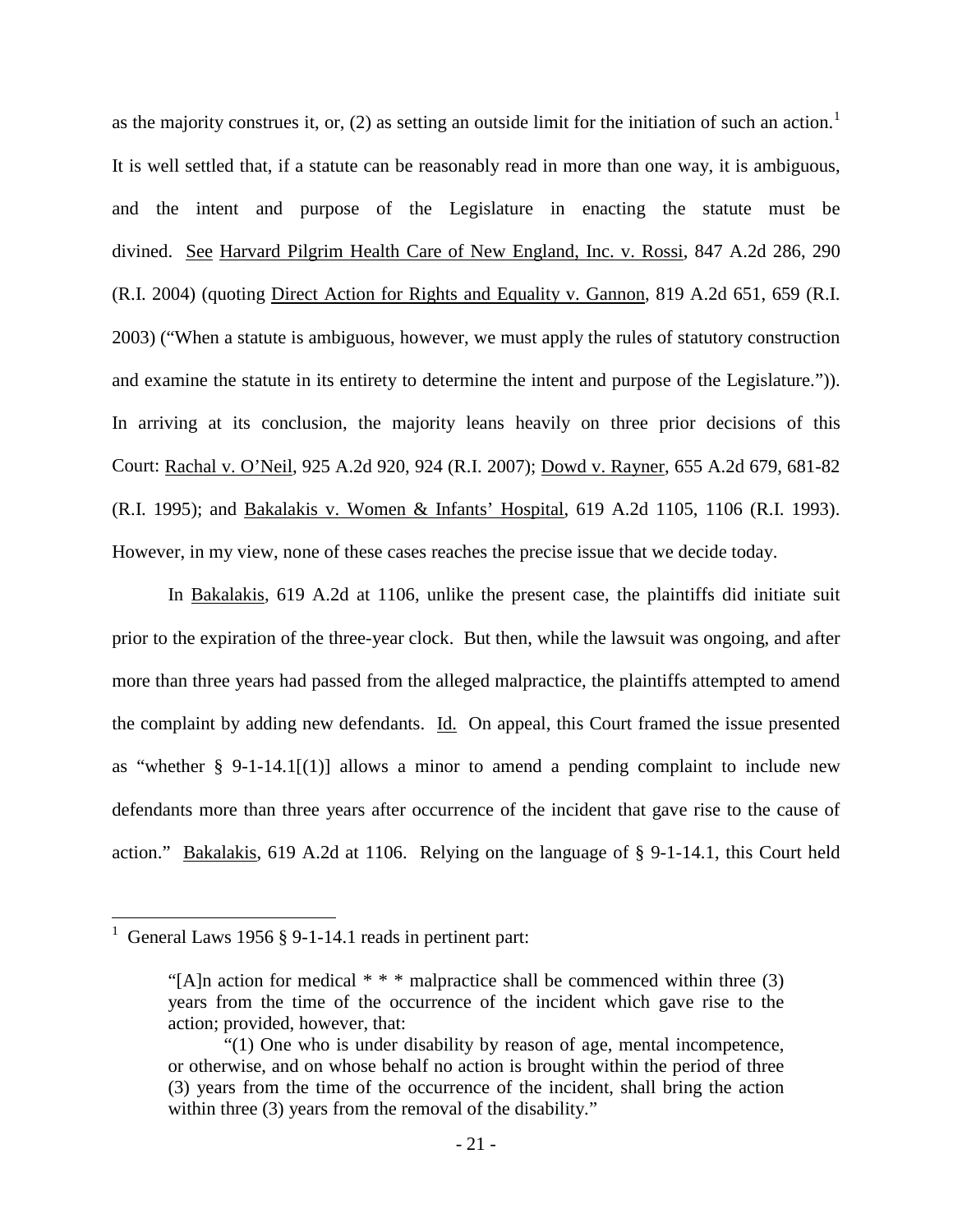that adding new defendants was not permissible and "to hold otherwise would bring about the unwelcome situation where the action brought within the three-year period would be merely preliminary to the main event \* \* \* ." Bakalakis, 619 A.2d at 1107. It is my view that Bakalakis stands for the proposition that, if a parent or guardian has filed suit within three years, he or she has effectively asserted the minor's rights, and, in the interest of bringing forth all claims in a timely manner, no amendments naming new defendants can be made after that three-year limit has passed. Here, because the minor Yendee Ho-Rath's rights were not exercised by her parents within three years, the statute's tolling provision should apply, a fact that Bakalakis acknowledges. Id. ("if no action on behalf of one who is under a disability is brought within three years of the occurrence of the incident, then the statute of limitations is tolled").

In Rachal, 925 A.2d at 921, an entirely different scenario presented itself. There, an injured minor plaintiff attempted to add a defendant to a pending lawsuit for personal injury. Id. Citing Bakalakis, a justice of the Superior Court denied the plaintiff's motion to amend the complaint and granted summary judgment for the defendant. Id. at 923, 926. However, we vacated that judgment because the plaintiff's claims did not sound in medical malpractice. Id. at 928. The Court reasoned that because § 9-1-14, the statute of limitations for personal injury, was the applicable statute, not § 9-1-14.1, which is specific to professional negligence actions, the tolling provisions of § 9-1-19 applied. Rachal, 925 A.2d at 927. We relied on Bakalakis, which we said implicitly stands for the proposition that § 9-1-19 tolls the running of the statute of limitations in personal injury actions, and held, therefore, that the Rachal plaintiff's amendments were proper.<sup>[2](#page-23-0)</sup> Rachal, 925 A.2d at 927. Rachal notes the "unique tolling paradigm set forth in

<span id="page-23-0"></span><sup>2 &</sup>quot;Ultimately, it is Bakalakis that cements—albeit by implication—the reversal of the denial of the Rachals' motion to amend the complaint and add parties. \* \* \* [T]his Court's formulation of the threshold issue in Bakalakis gives rise to an unmistakable  $\overline{2}$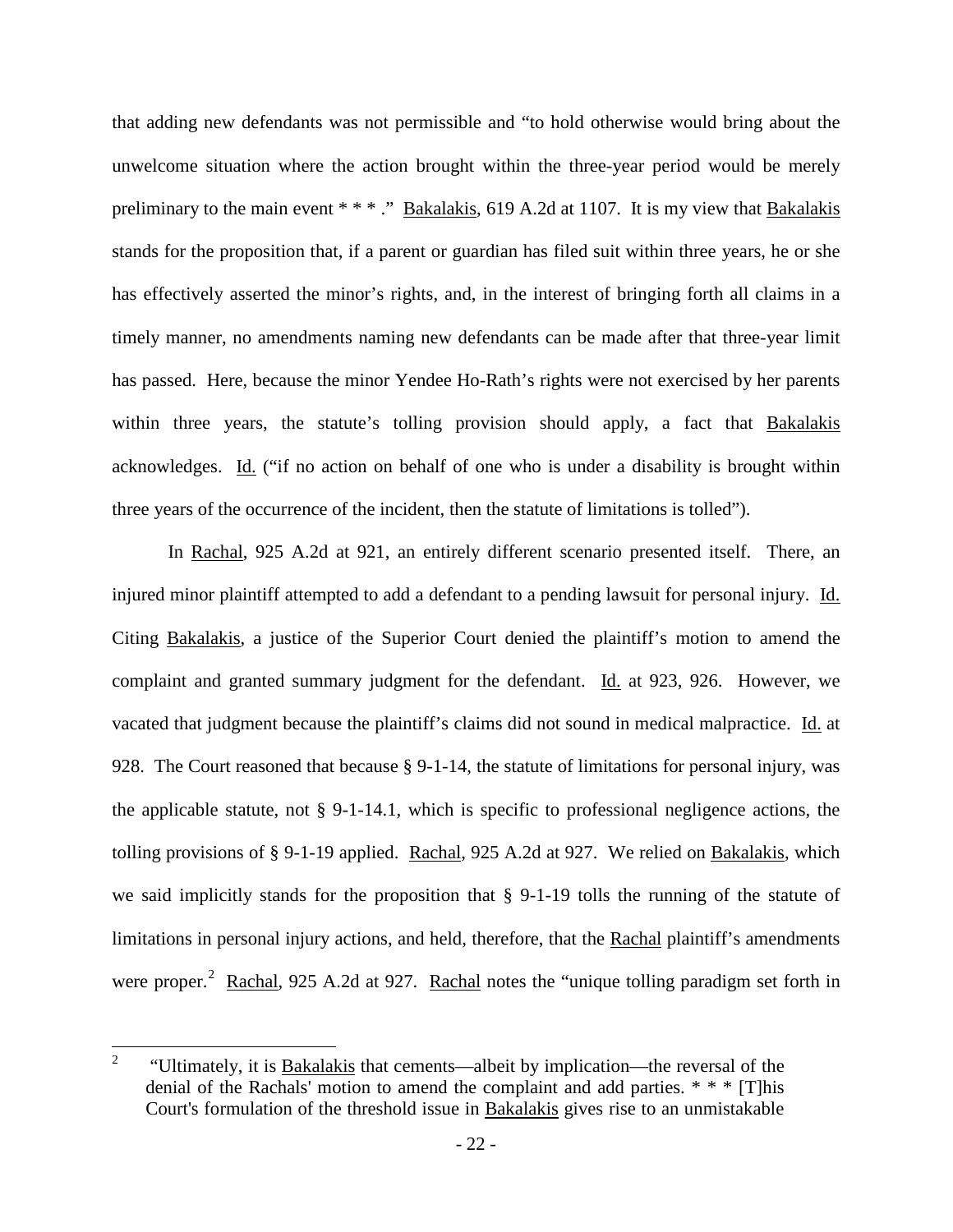§ 9-1-14.1[(1)]," and we characterized that "exception carved out by § 9-1-14.1[(1)]" as one that concerns amendments of minors' claims. Rachal, 925 A.2d at 927. I can discern no conflict between my reading of the statute and Rachal.

Finally, in Dowd, the Court discussed the rationale for § 9-1-14.1 and the "medical malpractice crisis" that precipitated its enactment. Dowd, 655 A.2d at 681 ("[f]aced with the crisis, the Legislature had legitimate interests in limiting the number of medical malpractice suits"). In deciding against the plaintiffs' constitutional challenge of the statute, the Court held that "[t]he rational purpose of [§ 9-1-14.1] is the restriction of multiple suits or amended complaints filed against additional defendants on a serial or piecemeal basis." Dowd, 655 A.2d at 682. The Court today is not confronted with "serial or piecemeal" suits, and none of the above cases can, in my opinion, serve as support for the majority's decision. Id.

It is my view that in enacting § 9-1-14.1, the General Assembly intended to bar the serial addition of defendants long after litigation had been initiated and long after the alleged acts of malpractice had occurred. Indeed, that is precisely what occurred in Bakalakis. In other words, the Legislature required plaintiffs in medical negligence cases to lay all their cards on the table at the time suit is brought, and, thereby, in the professional malpractice context, somewhat restrict suits brought by minors, as compared to those under the ordinary tolling provision in § 9-1-19. Thus, a minor plaintiff in a medical malpractice action could no longer interminably string out litigation for years on end by adding new defendants at will until three years after reaching the age of majority. Ironically, however, the opinion of the majority may well portend a similar

inference that but for the exception carved out by  $\S$  9-1-14.1[(1)],  $\S$  9-1-19 would allow the amendment of a minor's claim at any time before [she] turns twenty-one." Rachal v. O'Neil, 925 A.2d 920, 927 (R.I. 2007) (Suttell, J.) (citing Bakalakis v. Women & Infants' Hospital, 619 A.2d 1105, 1107 (R.I. 1993)).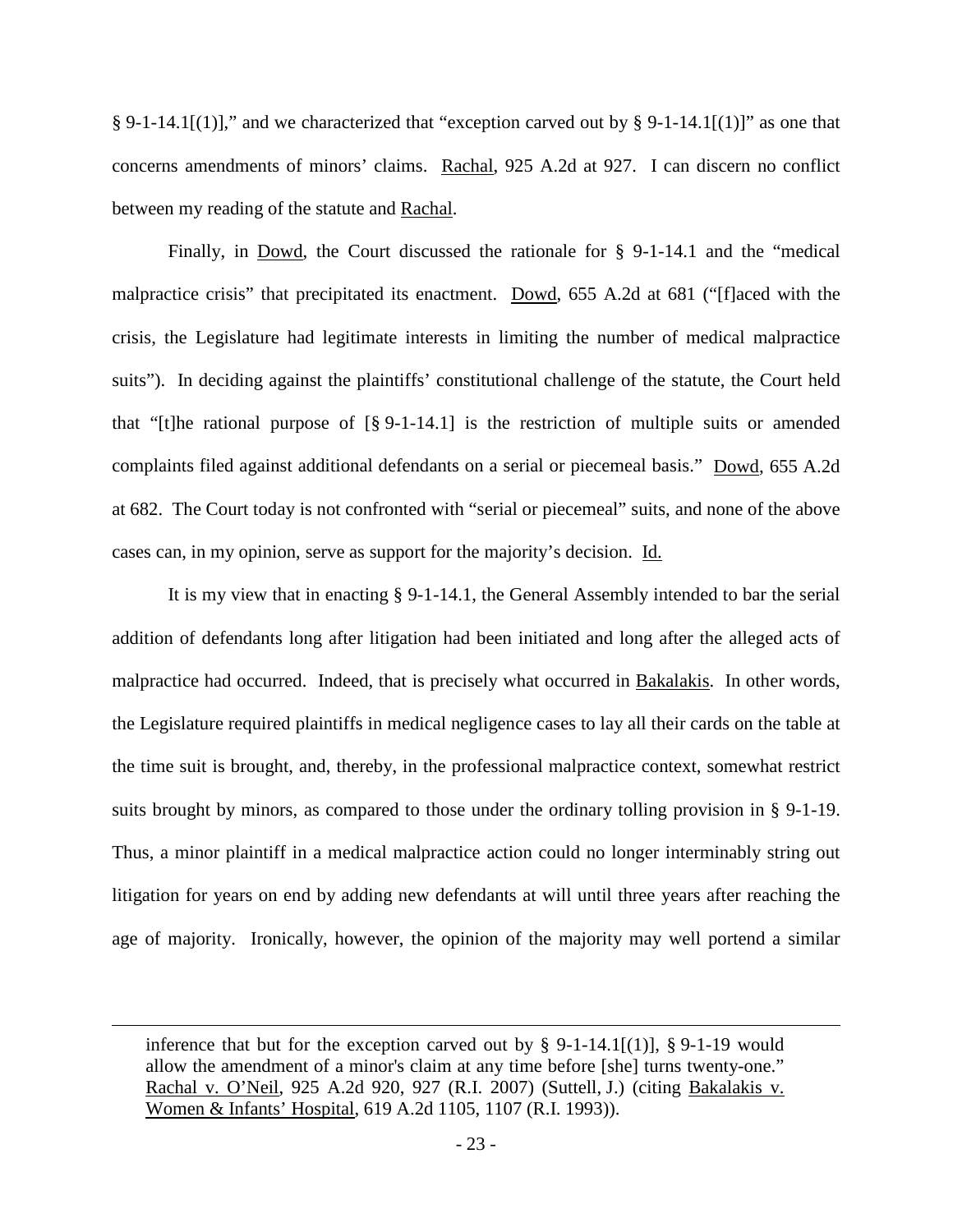undesirable result: a long wait simply for litigation to begin. In the case of a three-year-old plaintiff, that wait could be as long as eighteen years.

It well settled that the Legislature is presumed to know the state of the law when it enacts new legislation. See, e.g., Narragansett Food Services, Inc. v. Rhode Island Department of Labor, 420 A.2d 805, 808 (R.I. 1980) ("The Legislature is presumed to know the state of existing relevant law when it enacts  $* * * a$  statute."). That being the case, I have confidence that the Legislature knew, when it enacted § 9-1-14.1, that the policy of the law was to protect the rights of those laboring under a legal disability. See Rivers v. American Commerce Insurance Co., 836 A.2d 200, 204 (R.I. 2003) ("this Court has recognized \* \* \* [tolling provisions for minors and other disabilities] \* \* \* are based on clearly defined public policy and equity concerns"). This policy is nearly universal among the states and has profound common-law origins; just one example notes the "deep and long recognized principle of the common law," that "children are to be protected during their minority from the destruction of their rights by the running of the statute of limitations." Williams v. Los Angeles Metropolitan Transit Authority, 440 P.2d 497, 499 (Cal. 1968).

I have confidence as well that the Legislature was fully aware of and appreciated the policy encouraging the prosecution of claims before they are stale. Ryan v. Roman Catholic Bishop of Providence, 941 A.2d 174, 181 (R.I. 2008) (quoting Order of Railroad Telegraphers v. Railway Express Agency, Inc., 321 U.S. 342, 348-49 (1944) ("Statutes of limitation 'are designed to promote justice by preventing surprises through the revival of claims that have been allowed to slumber until evidence has been lost, memories have faded, and witnesses have disappeared.'")); Rivers, 836 A.2d at 204 (quoting Roe v. Gelineau, 794 A.2d 476, 485 (R.I. 2002) ("[s]tatutes of limitation promote certainty and finality and avoid stale claims")). In my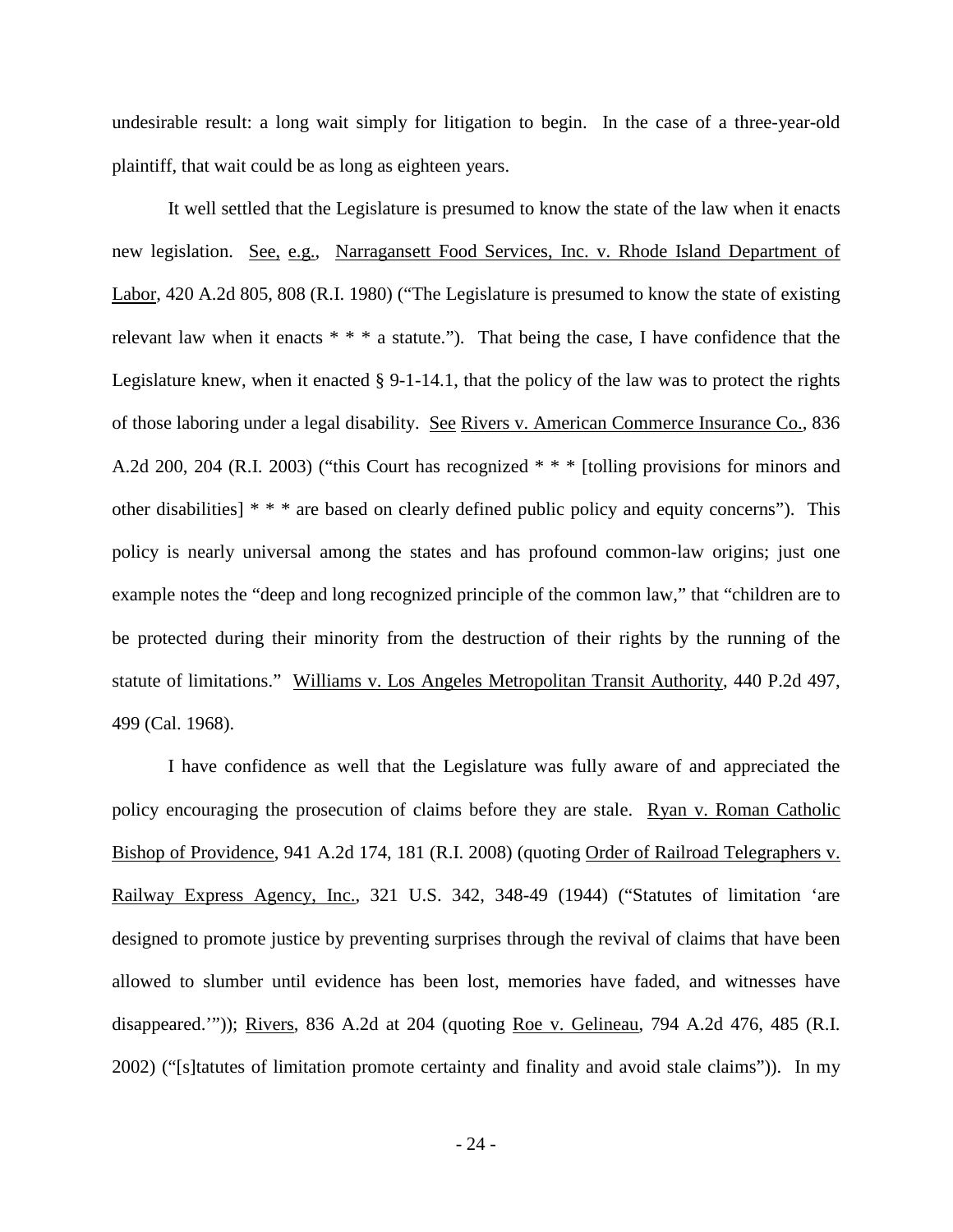opinion, to ascribe an intent to the General Assembly to institute a moratorium as lengthy as between the ages of three and eighteen in which a minor cannot avail herself of redress through the courts, as the majority holds here, would require a conclusion that the Legislature dispatched these time-honored principles. There is nothing in  $\S$  9-1-14.1 that remotely suggests they did.

The language in § 9-1-14.1(1) says that minors on whose behalf no suit is brought within the three-year period normally applicable to adults "shall bring the action within three (3) years from the removal of the disability." This language is strikingly similar to that in the general tolling provision, § 9-1-19, which says that a plaintiff suffering under a disability "may bring the cause of action, within the time limited under this chapter, after the impediment is removed." There can be no doubt that the language in § 9-1-19 has been interpreted as setting an outside limit for the filing of the claim. See Bliven v. Wheeler, 23 R.I. 379, 380, 50 A. 644, 644 (1901) (interpreting the statute then in effect analogous to today's § 9-1-19). In Bliven, this Court reasoned, "the statute of limitations in this case extends the right of this infant plaintiff to sue until six years after she shall attain the age of [majority]," therefore the plaintiff's suit, filed while still a minor, was "brought in good time, it having been brought several years earlier than it needed to have been."<sup>[3](#page-26-0)</sup> Id. Nothing in our century of law since has held that a minor is barred from suing while he or she remains a minor. The majority's opinion takes the similar language of § 9-1-14.1(1) and uses it to create a legal vacuum that does not permit a minor to sue in what would otherwise be "in good time," albeit early, leaving only the three years after the age of majority is reached in which to file. Bliven, 23 R.I. at 380, 50 A. at 644. Such an intent by the Legislature would not be rational, because it does nothing to limit or mitigate the risk to

<span id="page-26-0"></span> $3\,$  We agreed with the argument that "the statute merely accords minors the privilege of waiting until they become of age before bringing a suit, and that it does not preclude them from instituting a suit while under age if they choose to do so." Bliven v. Wheeler, 23 R.I. 379, 380, 50 A. 644, 644 (1901).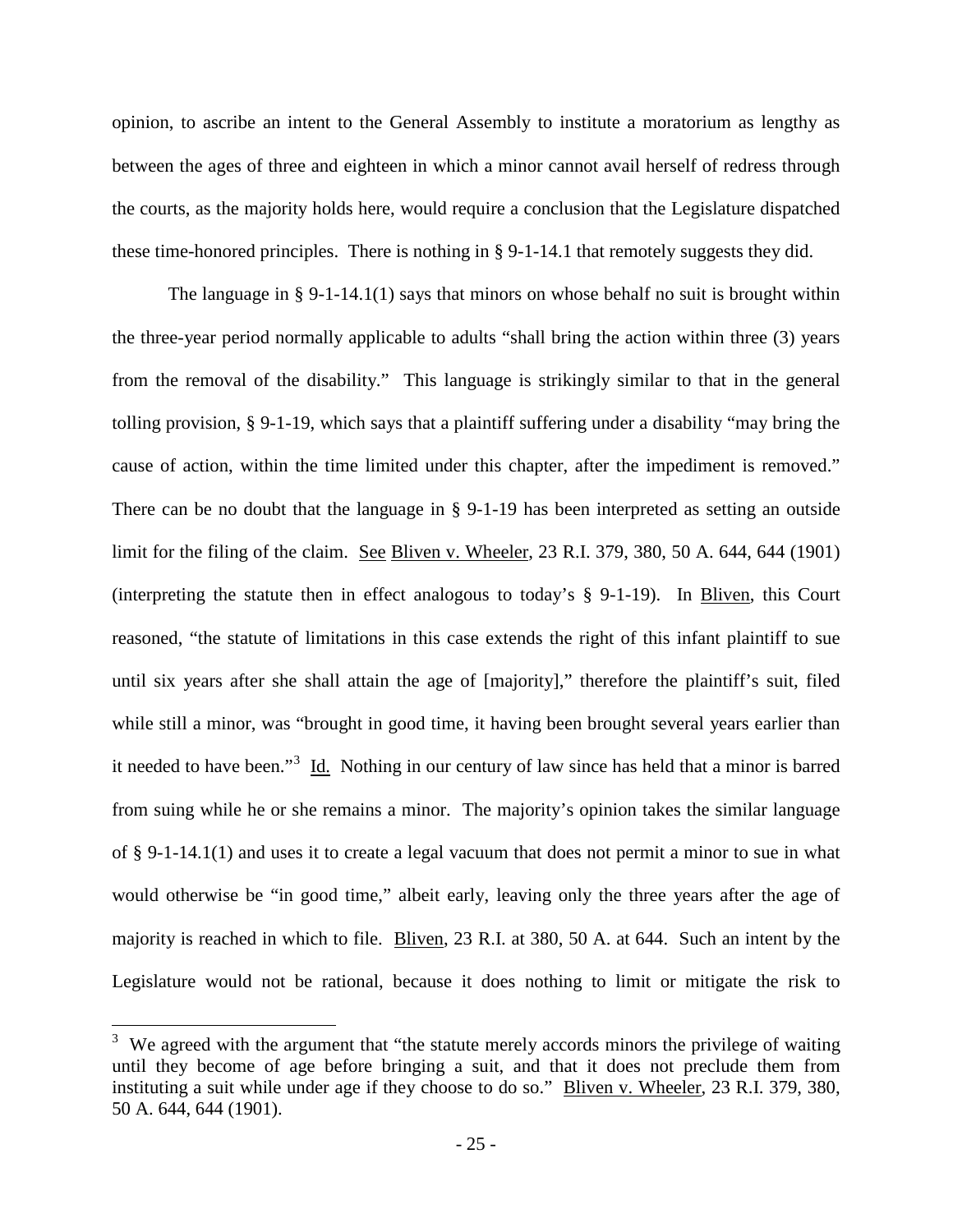insurance carriers and medical professionals from malpractice suits. Indeed, it merely prolongs their periods of exposure.

When it addressed the medical malpractice crisis of the 1970s, the General Assembly could have adopted any of a wide array of approaches, including eliminating any tolling provision and treating minors as adults, a system some states resorted to when addressing their own crises. See Schroeder v. Weighall, 316 P.3d 482, 489 (Wash. 2014) (holding unconstitutional, on state constitutional grounds, Wash. Rev. Code Ann. § 4.16.190(2) (West 2015), which eliminated the tolling of the statute of limitations for minors in medical malpractice actions). However, and with all due respect to my colleagues in the majority, it defies common sense to determine that the Legislature would have stymied protections for minors that had been part of the law for centuries.

Respectfully, I cannot agree with the majority's assertion that its construction of the statute will lead to the promotion of our ideals of "certainty and finality and avoid[ance of] stale claims." Roe v. Gelineau, 794 A.2d 476, 485 (R.I. 2002). In my opinion, the result today invites just the opposite scenario: a blameless minor on whose behalf suit was not brought within three years must wait, perhaps up to fifteen years, to prosecute a claim. It takes little imagination to conclude that, during this period, doctors may relocate, retire, or die; hospitals may close or merge; and records may become misplaced or lost. See Ryan, 941 A.2d at 181 (quoting Order of Railroad Telegraphers, 321 U.S. at 348-49 (lamenting a situation where "evidence has been lost, memories have faded, and witnesses have disappeared")). This, in my opinion, works an irremediable injustice upon a minor and cannot be what the General Assembly intended when it enacted the statute.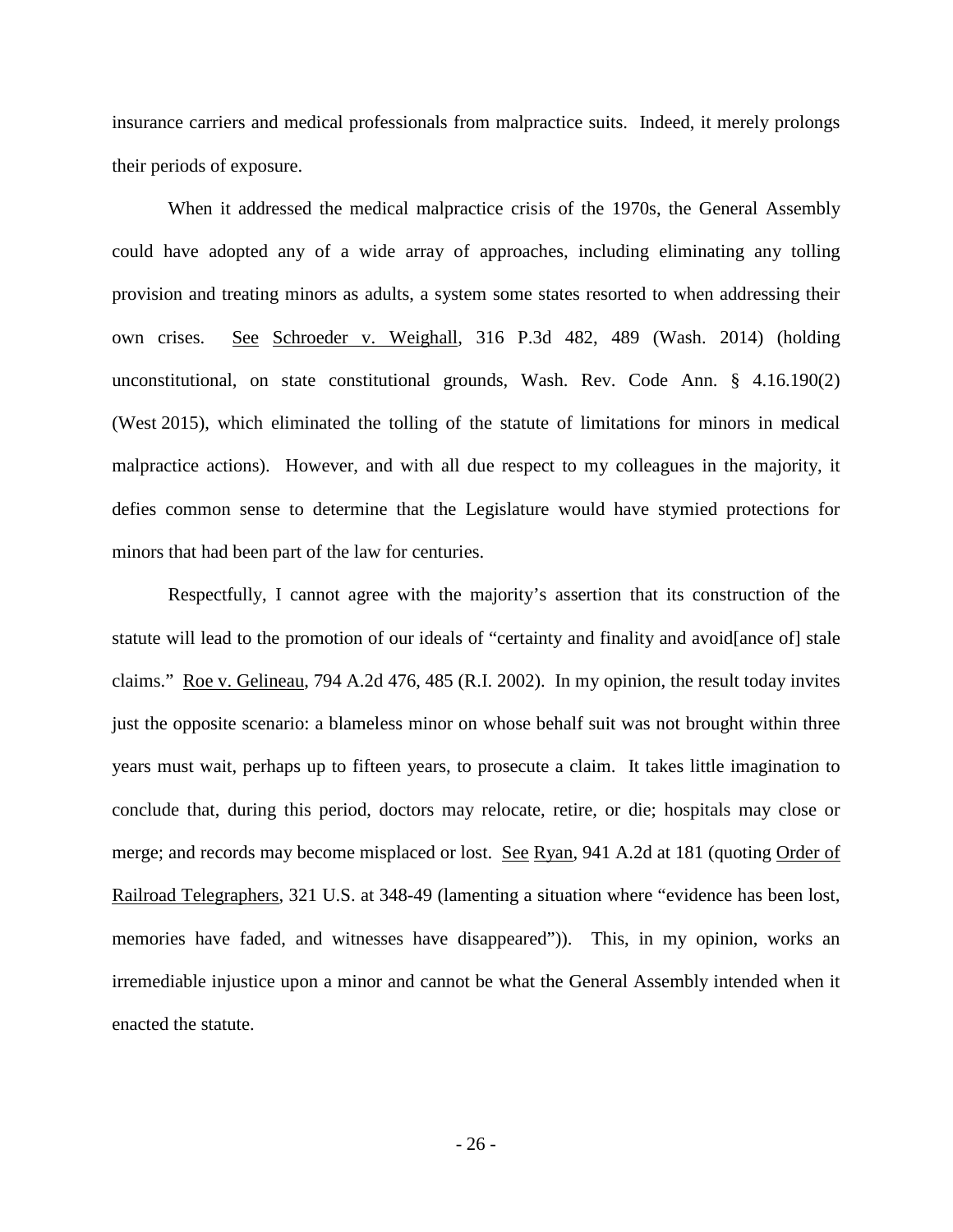It is my opinion that the better interpretation of the statute would be to provide minors on whose behalf no suit has been filed within three years of an act of negligence the benefit of the tolling provision inherent in § 9-1-14.1(1) and allow them to file suit at any time up until three years after they attain the age of majority. We essentially said as much in Bakalakis: "[t]he plain language suggests that if no action on behalf of one who is under a disability is brought within three years of the occurrence of the incident, then the statute of limitations is tolled until the maximum of three years after the disability is removed." Bakalakis, 619 A.2d at 1107 (emphasis added). Conversely, and consistent with Bakalakis, if a suit is brought on behalf of a minor within three years of the incident, $4$  the minor would have no further right to bring claims against additional defendants in the future because, "if an action is brought within three years of the occurrence of the incident, the minor does not benefit from the tolling of the provision once the disability is removed." Id. Further, I find it noteworthy that this case deals with just one legal disability contemplated by § 9-1-14.1(1), minority, which has a finite end. Applying the majority's reasoning to a plaintiff whose disability has no known set terminus, such as mental incompetency, would leave no guaranteed saving provision for that plaintiff. There is no known time when the disability of incompetence may be removed, thus opening the "window" that the majority's opinion creates. The majority's opinion leaves this complication for another day. In my view, the statute should apply broadly to plaintiffs laboring under any legal disability, thus avoiding the possibility of parsing the legislation among plaintiffs having various disabilities.

The import of Bakalakis, and the Legislature's intent in passing § 9-1-14.1, is, in my opinion, that where suit has not been brought on a minor's behalf within three years of the

<span id="page-28-0"></span><sup>&</sup>lt;sup>4</sup> Alternatively, as the statute clearly states, suit is also proper "within three (3) years of the time that the act or acts of the malpractice should, in the exercise of reasonable diligence, have been discovered." Section 9-1-14.1(2).